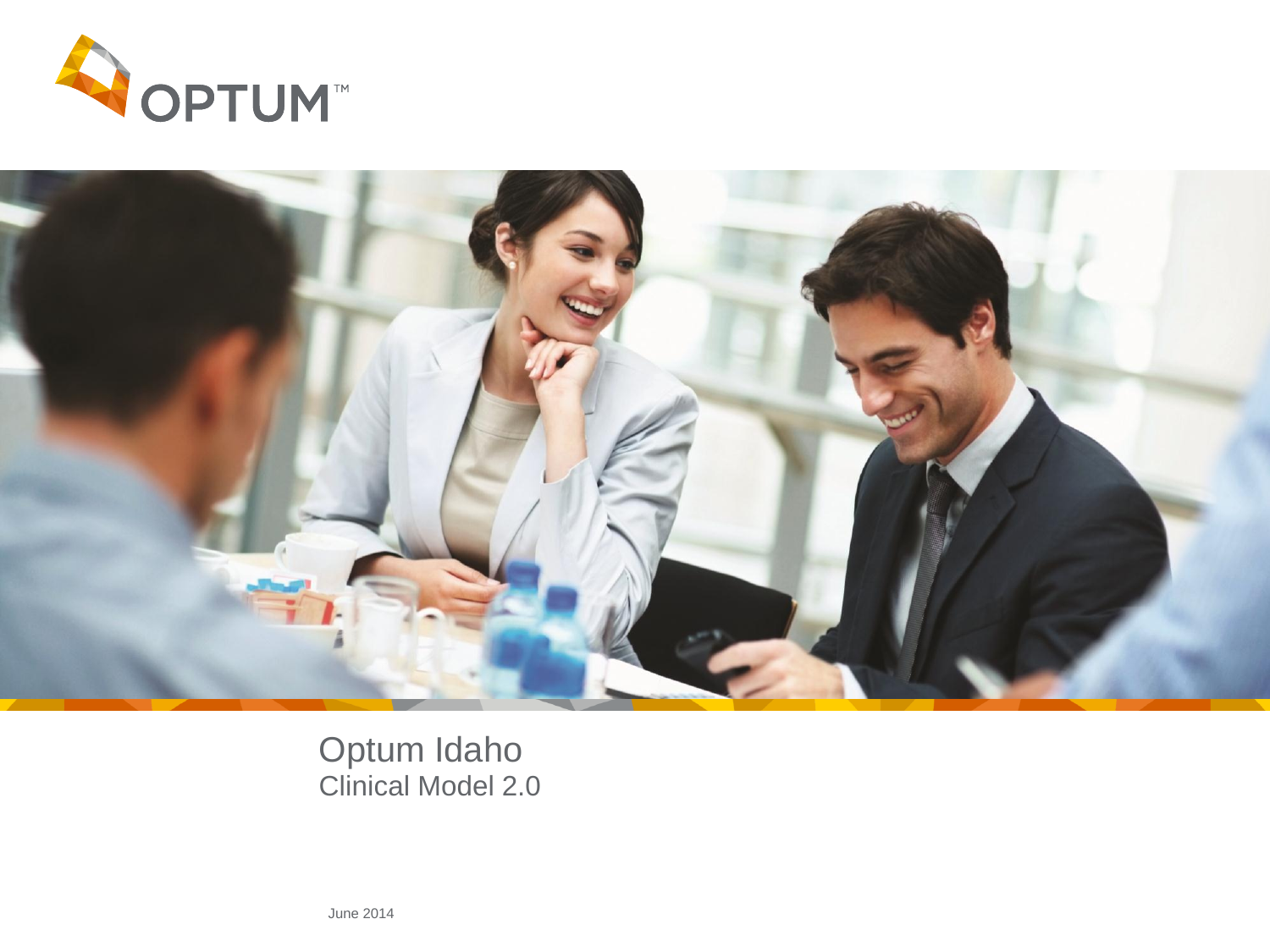## Agenda

- Introductions
- Our Commitment
- Lessons Learned
- Changes to the Clinical Model
	- Care Coordination
	- Clinical Quality
	- Utilization Management
	- Service Categories
	- Grievance Process and Provider Disputes
- Using Secure Message Center on Provider Express
- Reminders: Call Back Process and Psych Testing Workflow
- Medical Necessity
- Coordination of Care
- Questions and Answers

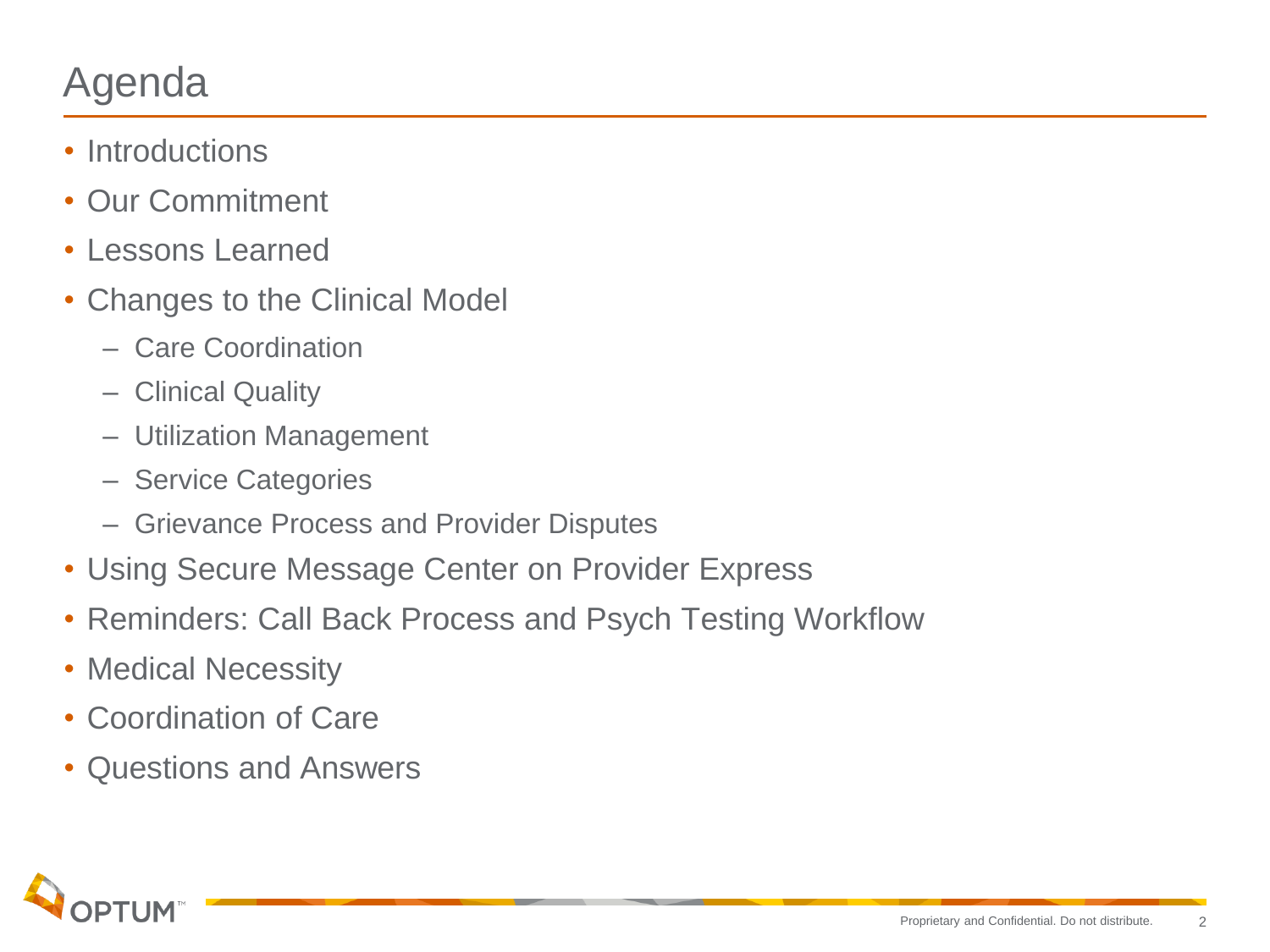With our shared goal of better outcomes for members, Optum's commitment to Idaho is to transform the behavioral health outpatient system of care.

Our approach is founded on a recovery model that includes reliance on medical necessity guidelines offering the right care, at the right time and in the right place.

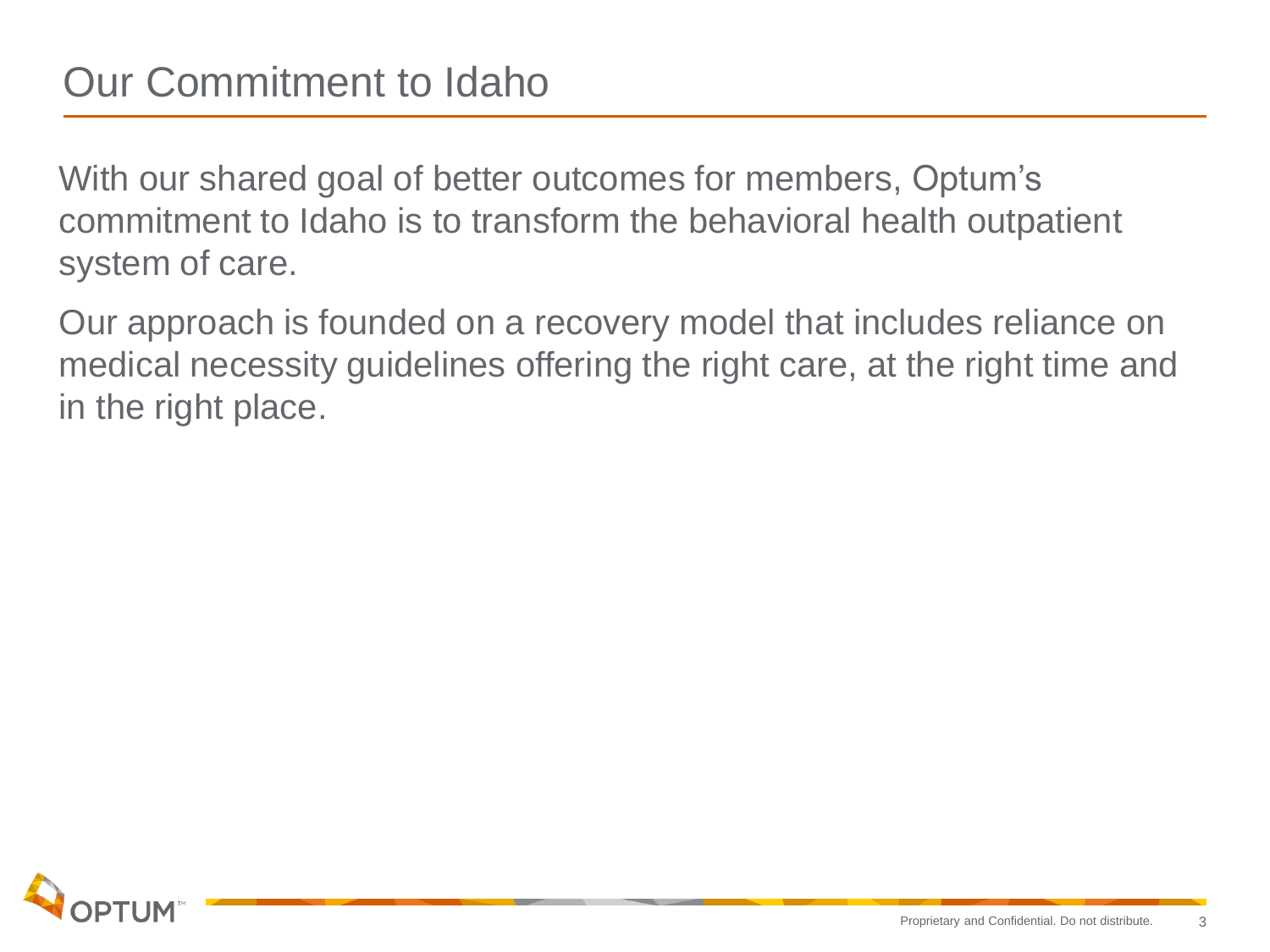#### Lessons learned

Provider training is a key component to successful collaboration

- Calls into the care management line quickly became as much about educating providers on medical necessity as creating authorizations for services
	- These personalized interactions with providers yielded notable improvements in the clarity of the care message and increased provider understanding of the methodology for care management
- The volume of authorizations in combination with the need for provider education in the process of authorization overwhelmed the system
- We need to increase our presence in the regions to provide more hightouch support for members and providers

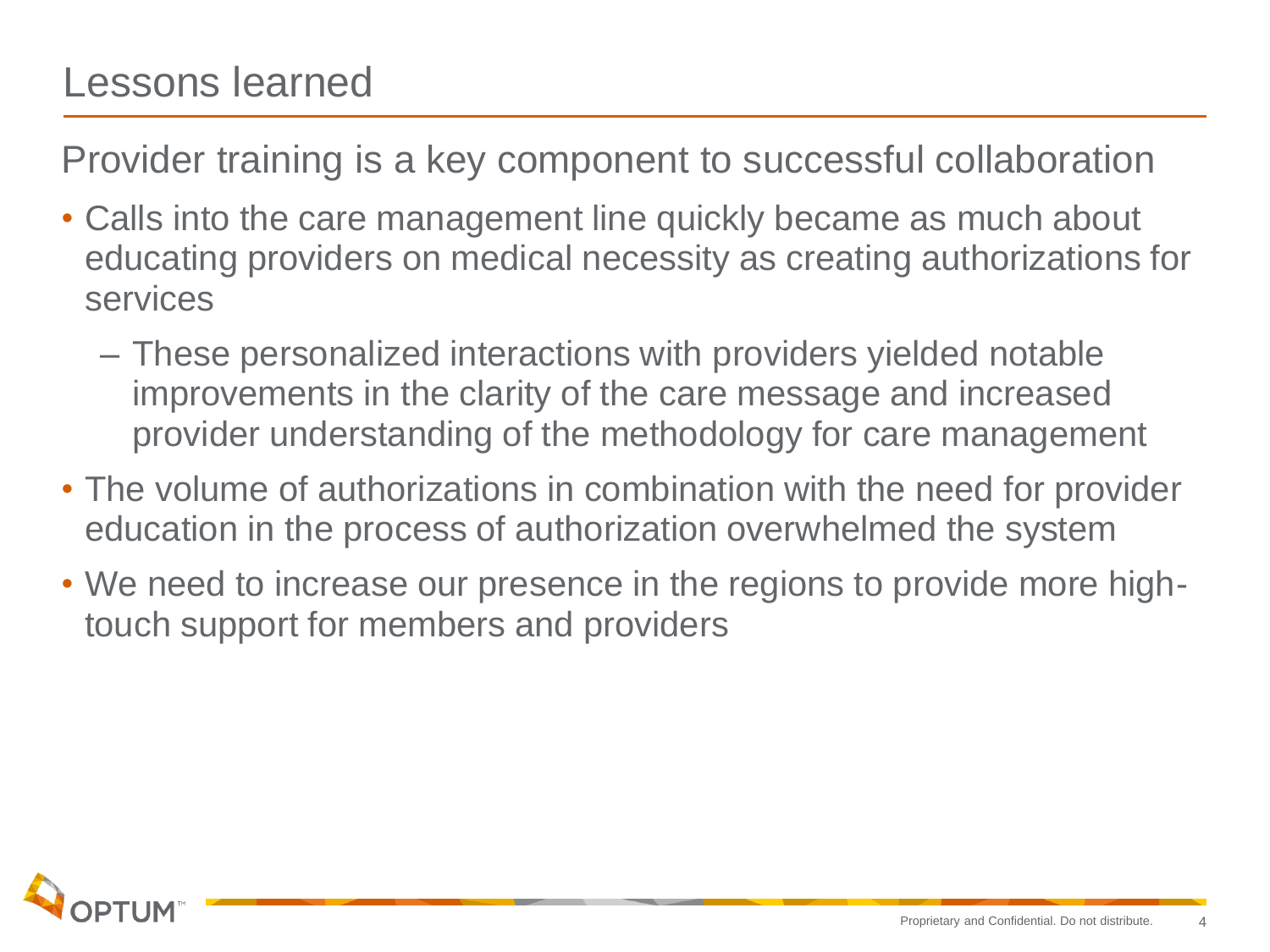## Clinical Model 2.0: Key Components



#### Field Care Coordination

- Addressing member and provider needs on a regional basis
- Increasing positive member outcomes

#### Clinical Quality

- Increasing quality of care accountability for system and providers
- Identifying opportunities for improvements and partnering with providers to implement changes

#### Utilization Management

- Building provider confidence in managed care
- Adapting levels of care to the dynamics of the Idaho behavioral health system

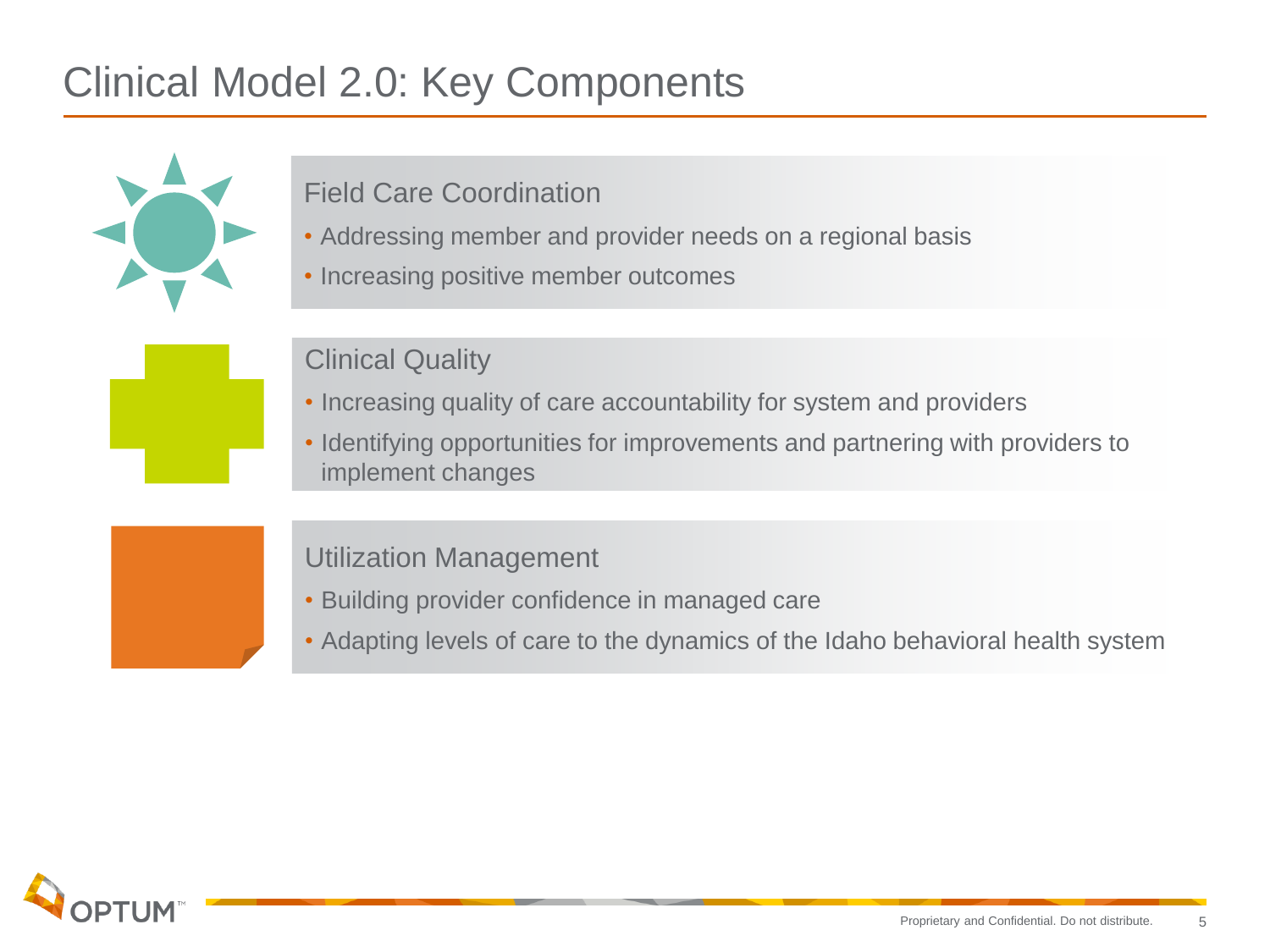## New Model: Reorganization, New Positions

#### Before: Regional Care Manager

- Completed audits
- Had oversight of Intensive Care Management cases
- Responsible for provider education

#### Now: Two distinct positions

#### Manager and 6 staff members • Point of contact for members engaged with multiple providers • Participates in treatment team meetings • Collaborates with inpatient facilities regarding discharges and outpatient services Field Care Coordinators

#### Provider Quality Specialists

#### Three staff members

- Collaborates with providers to improve the quality of services
- Conducts all audits
- Conducts education with network Providers

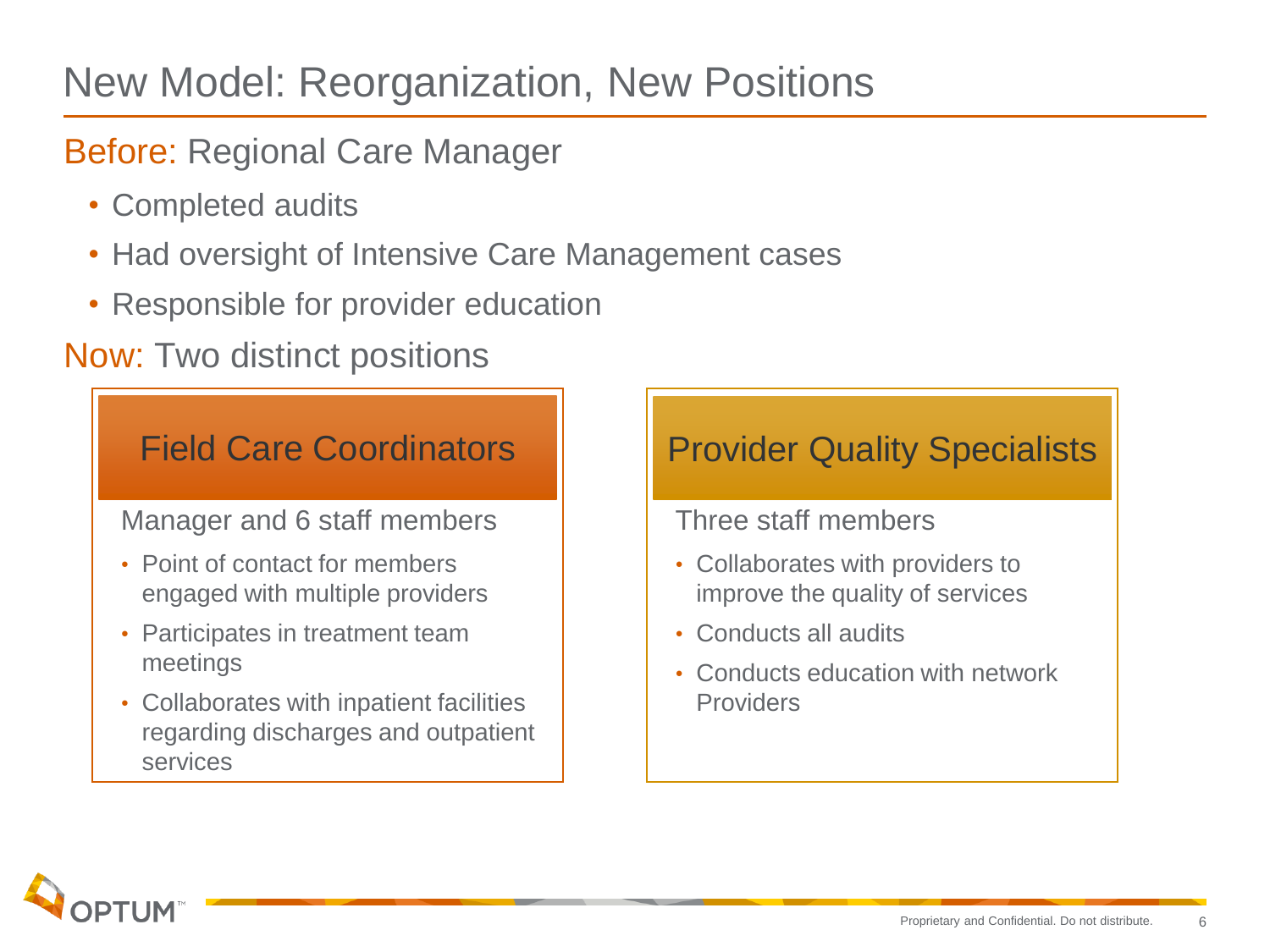

- The Intensive Care Management (ICM) process and role have been significantly revised - we are moving out into the field with Field Care Coordinators (FCC)
	- A field care coordinator is a **pivotal link** in the communities they serve
	- They can help a member access community-based resources and develop a plan for recovery
	- As a clinician, they work with **providers and members** to improve understanding of a recovery-based model
	- A field care coordinator impacts change across the spectrum and provides the **high-touch support** we believe Idaho communities need

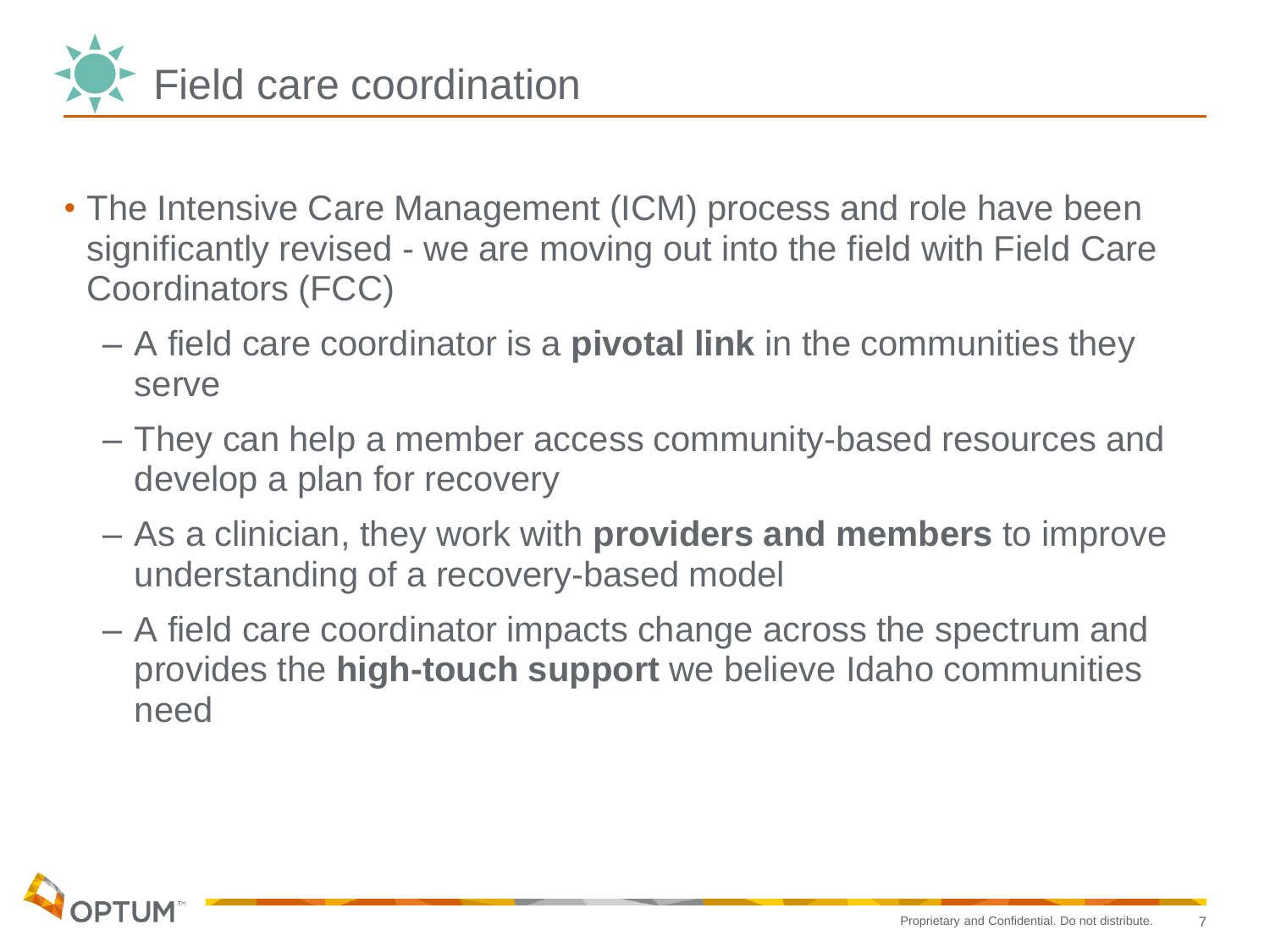

#### High Needs Members

- Meet with the provider and/or family members to assist with treatment plans
- Single point of contact for facilitation of care with multiple stakeholders, providers, family
- Diversion of cyclic returns to high intensity care

#### Inpatient (IP) **Discharge**

- Works with IP discharge team prior to discharge date
- Meets with member at facility to identify member's community needs
- Assists IP discharge planner to coordinate seamless transition from IP status to Outpatient (OP) care

#### Support System **Transformation**

- Identifying opportunities to address regionspecific gaps in care
- Provider training on clinical best practices and system transformation
- Clinical and referral resource for providers and State stakeholders

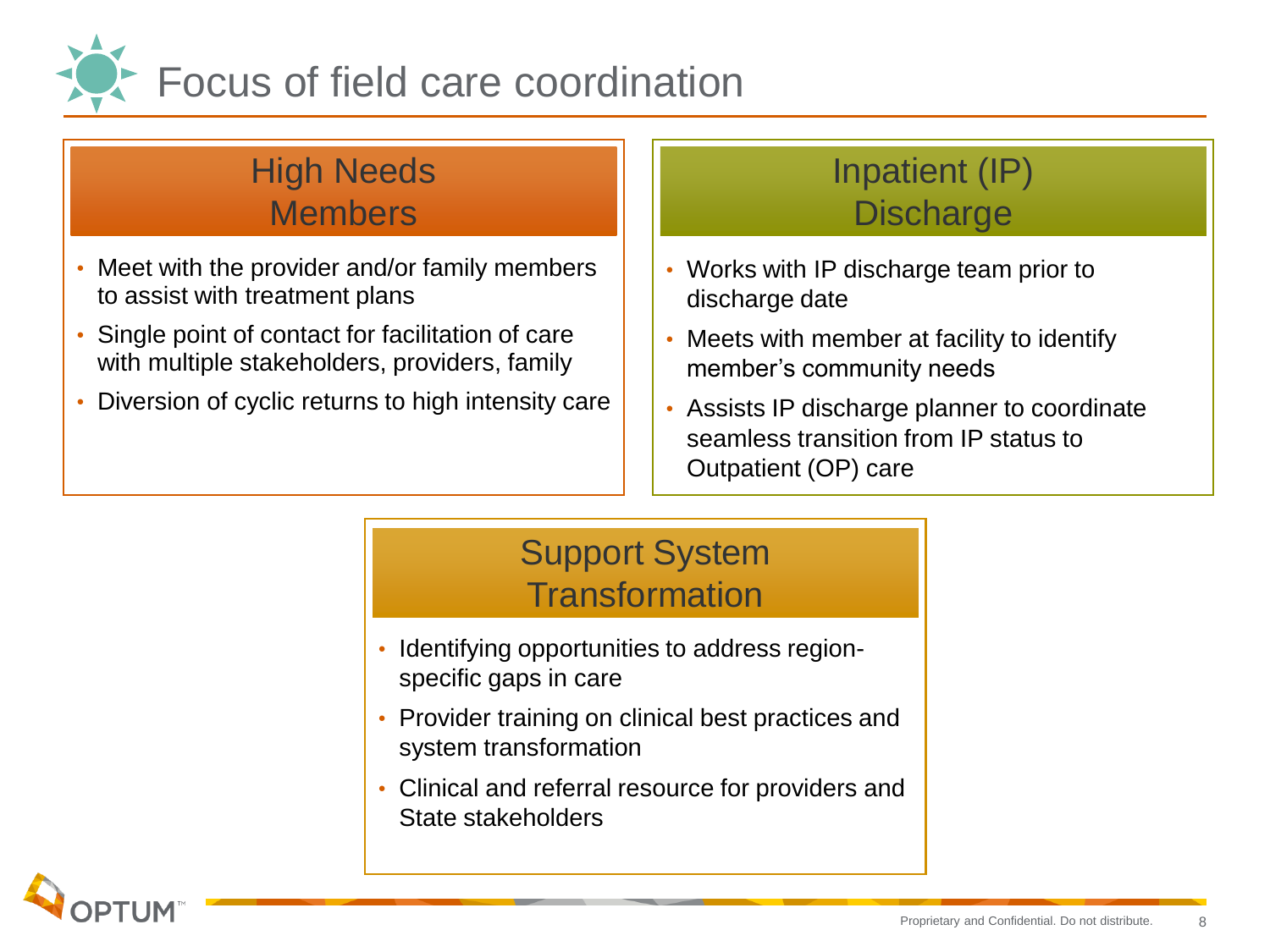

#### Field care coordination allows for local community engagement

- **System Transformation:** Collaborating with Quality Improvement and Network teams to deliver technical and clinical support and education onsite with providers
- **Identifying opportunities for inpatient diversion** and addressing system of care gaps in rural and frontier areas
- Assignment of Field Care Coordinators as **clinical liaisons for regional divisions of Idaho Department of Health and Welfare (IDHW)** and our provider network

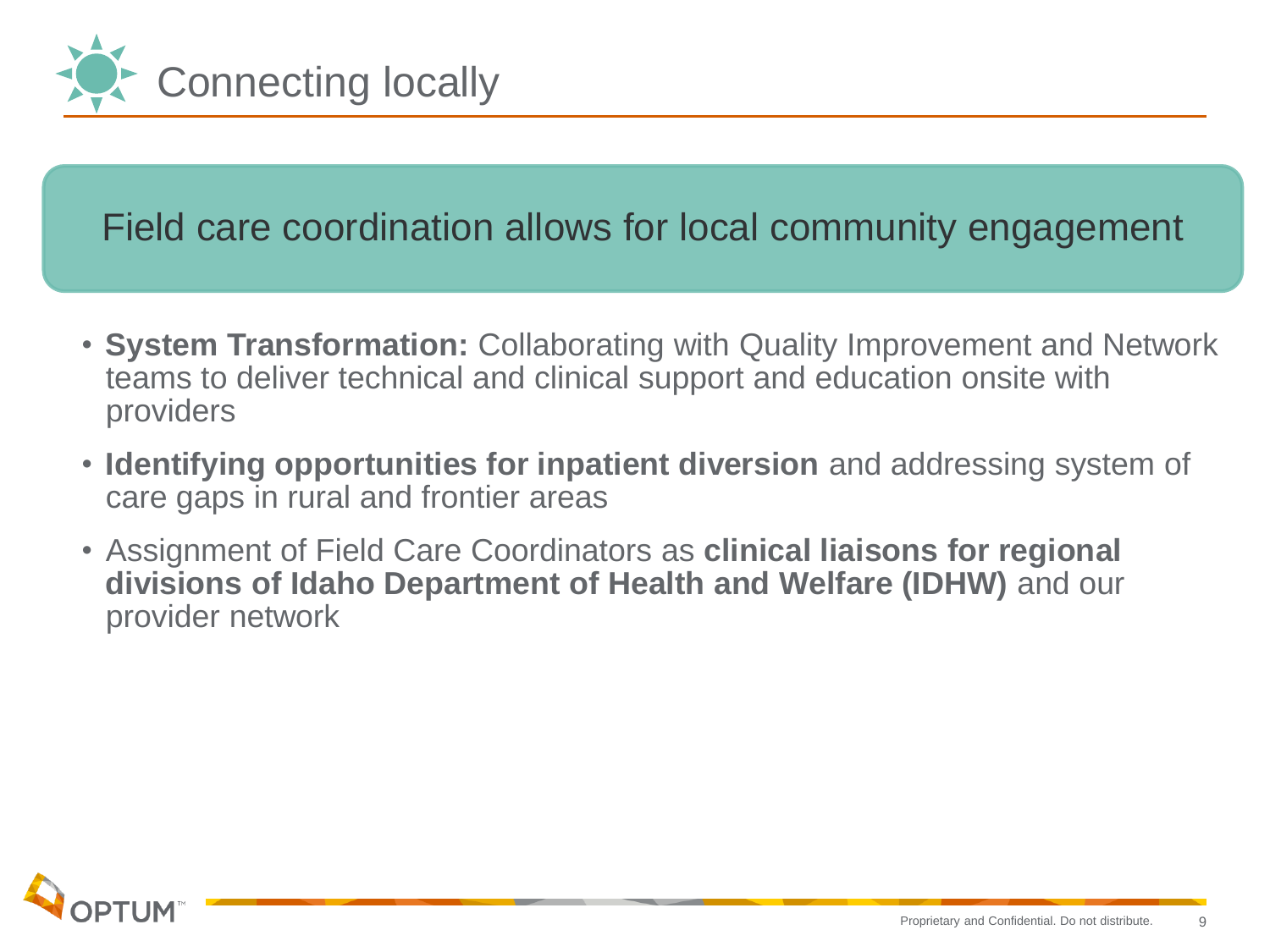

• **Field Care Coordinator (FCC):** Dedicated and independently licensed care coordination staff in the field covering Idaho's seven regions

Responsible for:

- Intensive care coordination cases
- Care coordination cases
- o Discharge coordination cases
- **Discharge Coordinator (DC):** will link with IDHW regional staff who assist in the discharge transition process, make referrals to FCCs, collect data from IP facilities and Idaho's inpatient utilization management vendor, Qualis Health
- **Care Coordination Manager:** independently licensed manager will have clinical and supervisory oversight of the Care Coordination program



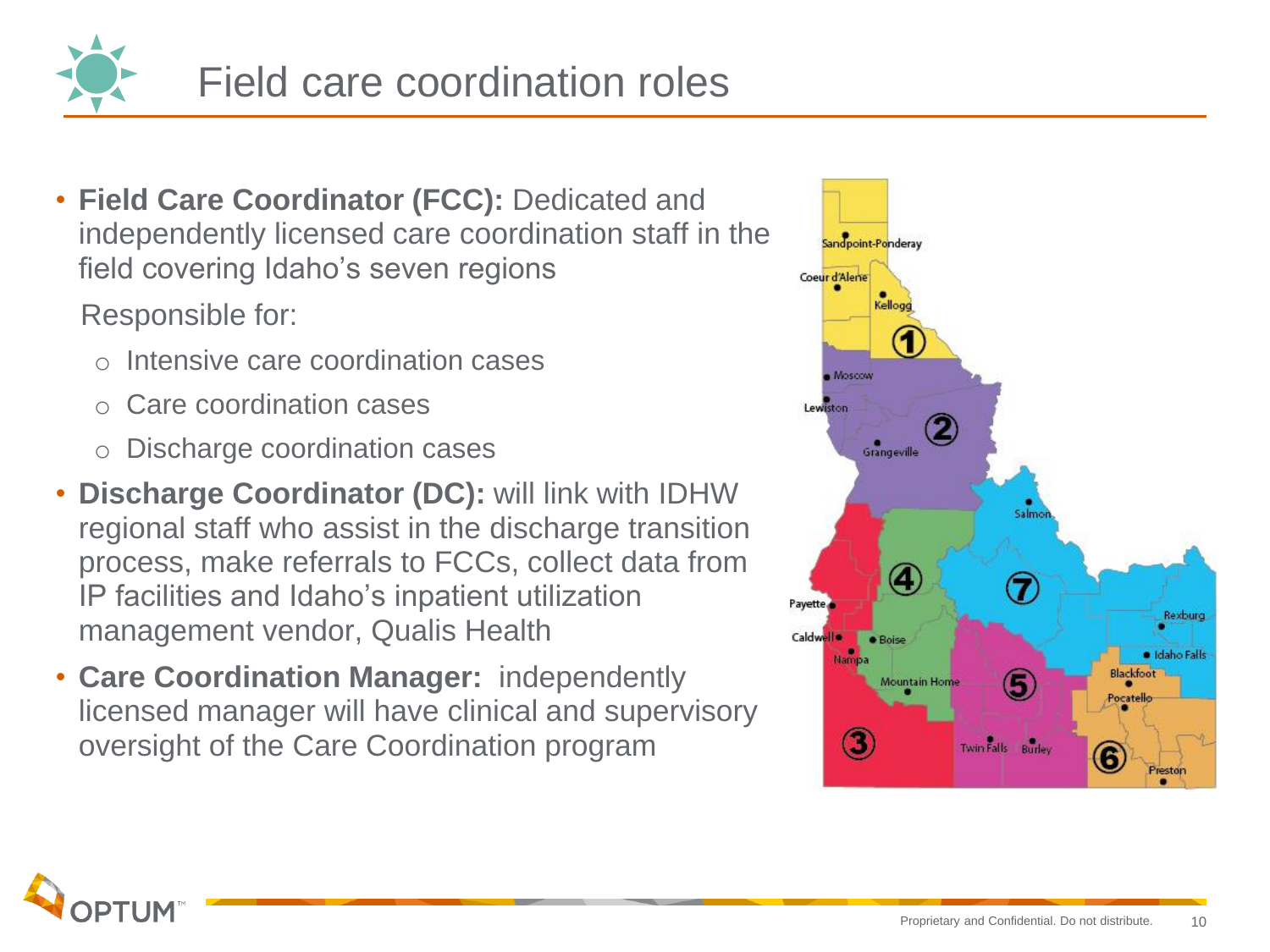# Clinical quality

#### Goals

#### Collaborating with **Providers**

- Increase the quality of the behavioral health network and the quality of care for a stronger system of care through education, audits and technical assistance
- Promote coordination of care and collaboration between network providers, PCPs and other community-based contacts

#### Improve Efficiencies

- Ongoing auditing and provider education will increase authorization requests that meet medical necessity criteria
- When indicated by audit findings, facilitate appropriate referrals for further review

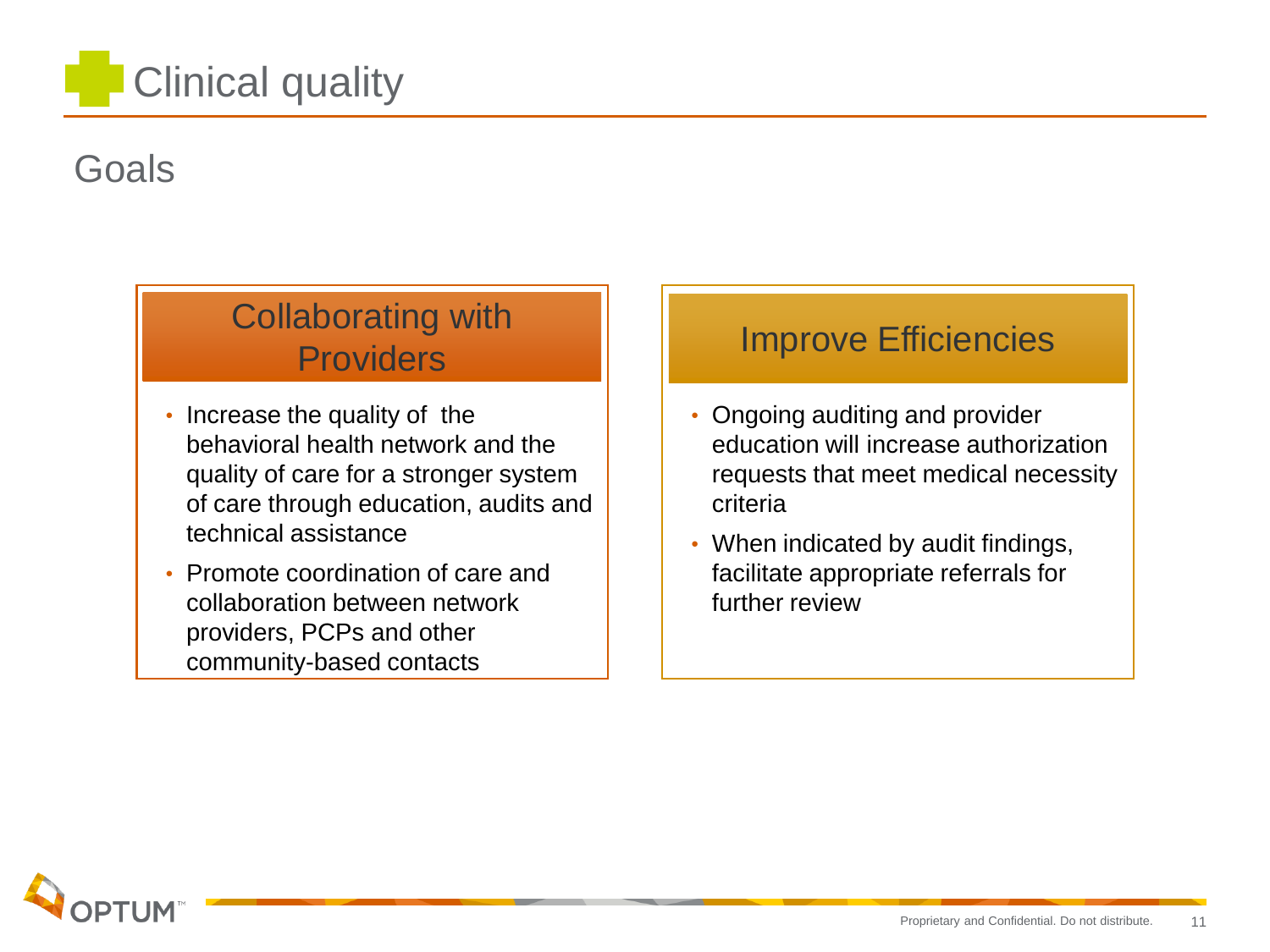# Clinical quality

Support system transformation through ongoing Provider monitoring and education, this process promotes continual improvements to the quality of care provided to members

- Conduct clinical audits to assess documentation
	- Appropriateness of care (medical necessity)
	- Compliance with clinical standards
	- Clear indication of what services were rendered
	- When indicated based on the audit outcome, corrective action plans are requested and re-audits are conducted
- Promote the understanding and use of clinical best practices
- Use of provider training teams comprised of the Provider Quality Specialist, Field Care Coordinator, and Regional Network Manager
- Investigate quality of care issues
- Link audit data to improvement activities

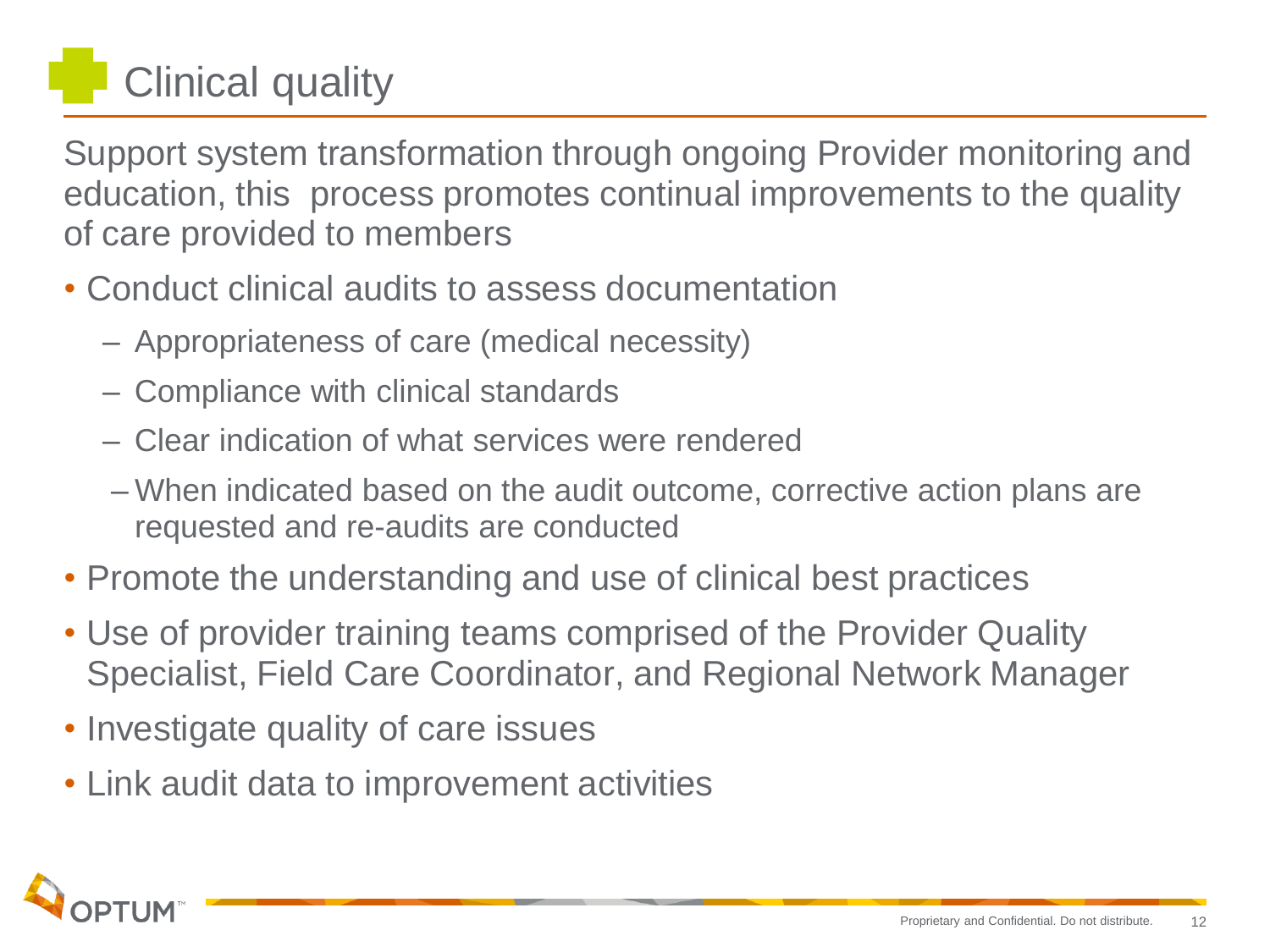## Utilization Management focus

#### • Applying medical necessity standards • Streamlining process to decrease administrative burden for providers • Increase member involvement in their care and recovery journey • Combine provider services to better meet the needs of members • Build confidence in managed care process • "We Can Do Better" • Using treatment that works (Best Practices) results in better outcomes • Ensuring the right care at the right time in the right place • Measurable goals in therapy resulting in progress identified for members Prior Authorization **Services** Supporting System **Transformation** Improving Outcomes for Members Collaborating with Providers

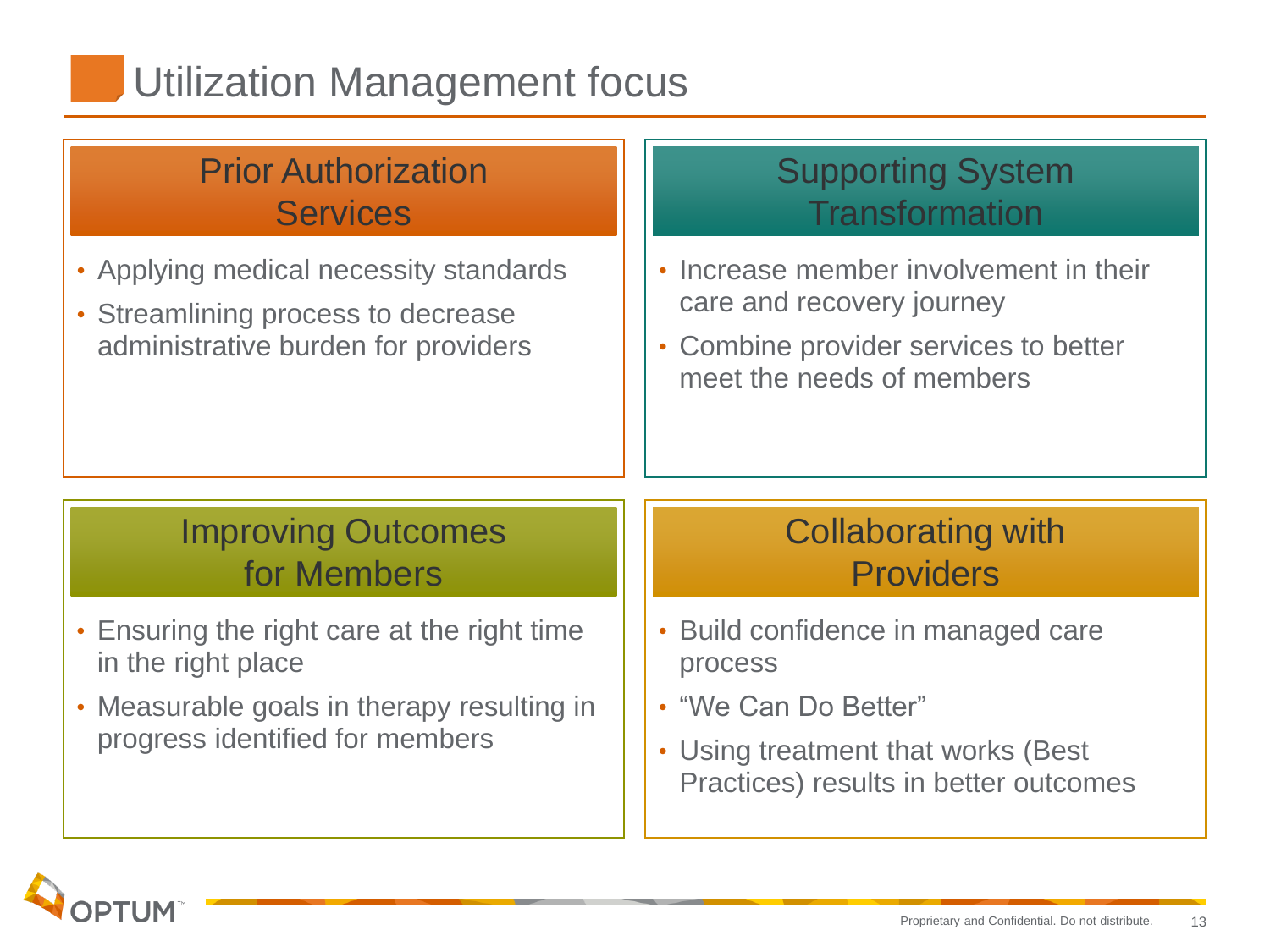What's changing effective 7/1/14:

- Moving from a telephonic to a portal based system for Category 3 prior authorization requests
- Moving some Category 3 services to a new Category (4) with relaxed prior authorization requirements
- Care Managers will now be called Care Advocates to better reflect their role within the care system

What we will continue to do:

- Adhere to the Medicaid regulation requiring a turn around time of 14 days for non-urgent requests for services
- Refine inter-rater reliability to improve consistency among the Care Advocates
- Train providers on revised processes and practice constructs

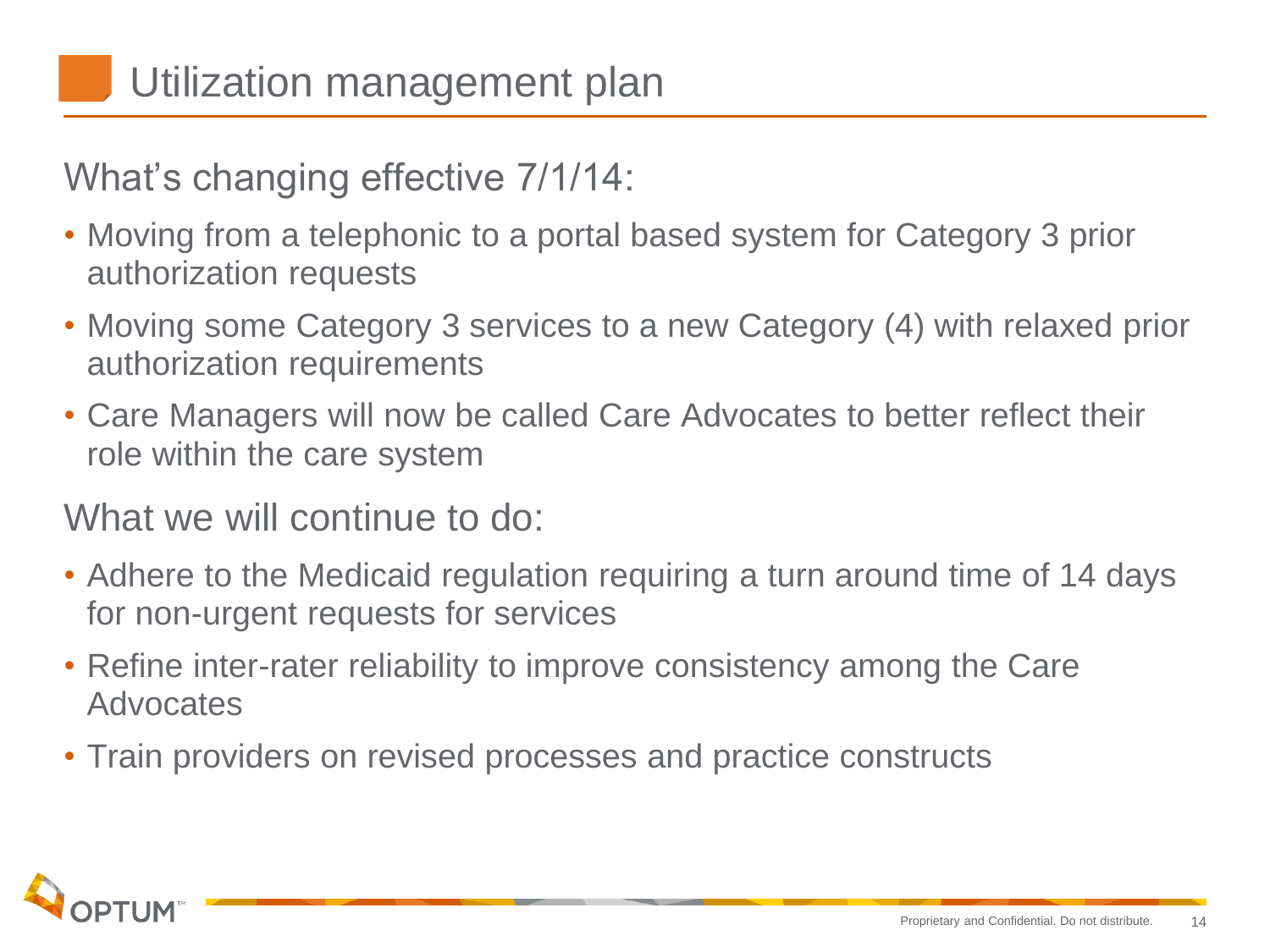- Category 1: No authorization required
	- Assessments
	- Medication Management
- Category 2: Open authorization required
	- Individual Therapy
	- Family Therapy
	- Group Therapy

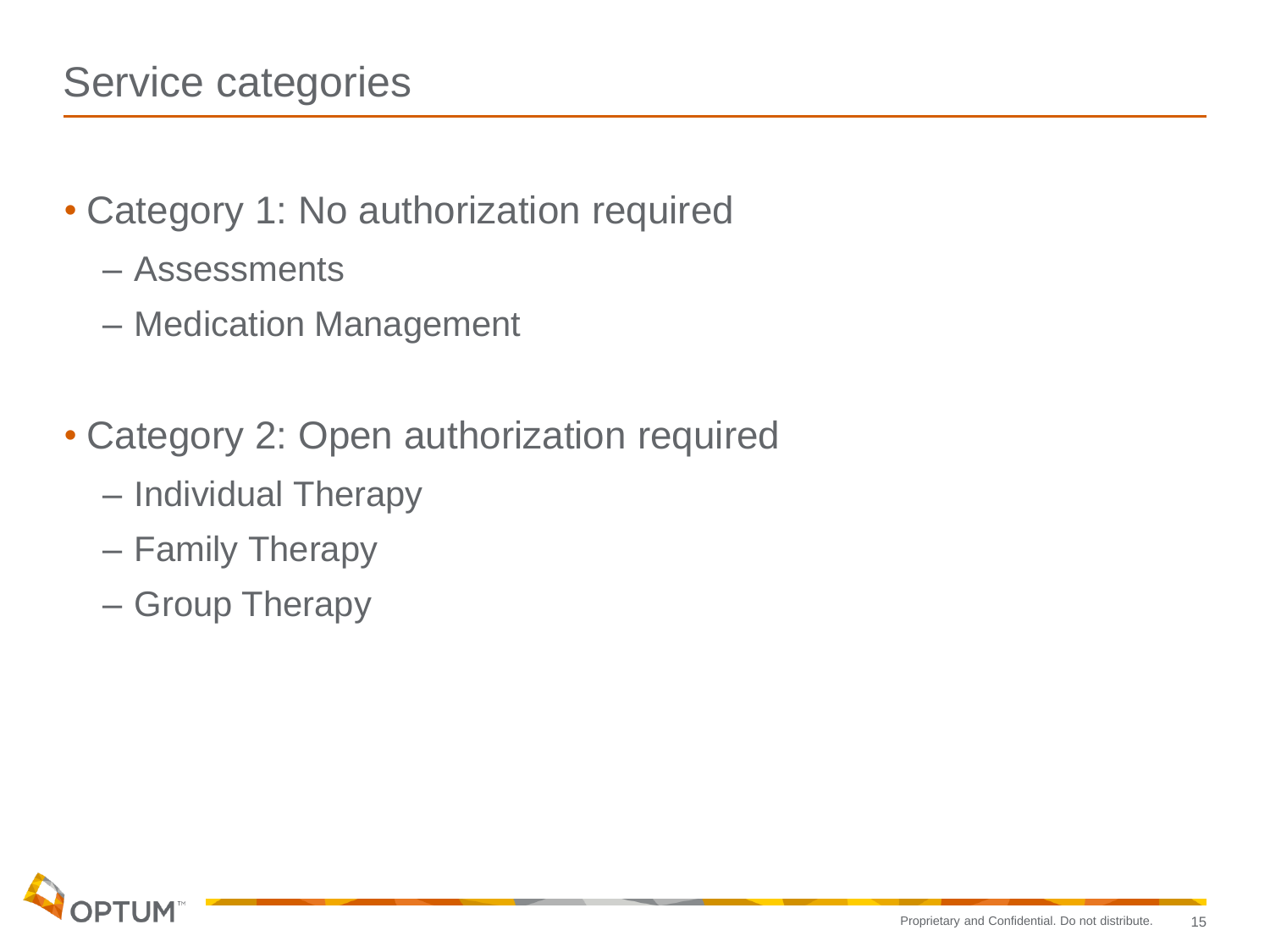#### Service categories

- Category 3: Provider specific authorization required
	- Behavioral Health Targeted Case Management
	- Substance Abuse Case Management
	- Telephonic Case Management
		- Behavioral Health
		- Substance Abuse
	- Peer Support Services (PSS)
	- Psychological and Neuropsychological Testing
	- Community Based Rehabilitation Services (CBRS)
	- Skills Training and Development, per 15 minutes; Partial Care

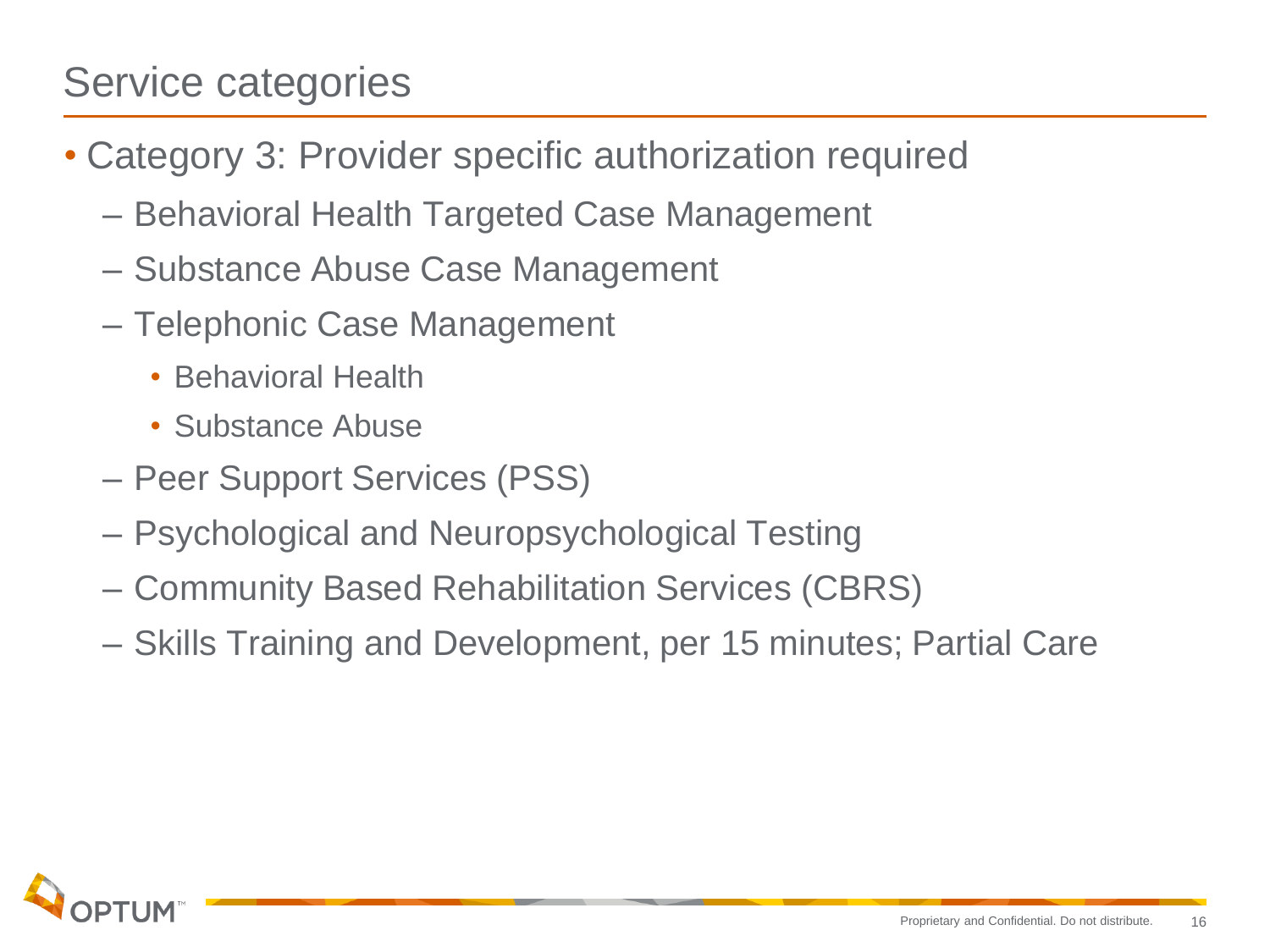#### Service categories

- Category 4
	- Crisis Services (H2011)
		- Crisis services should be used at the time of the crisis
		- Authorization for crisis services is completed on a retrospective basis (after the crisis)
	- Treatment Plan: the following services may bill using H0032
		- Peer Support Services
		- Case Management
		- CBRS
	- Extended Office Visits
		- May be used for EMDR
	- BH Assessment (H0031, includes PECFAS/CAFAS)
		- Optum requires an updated PECFAS/CAFAS every 90 days

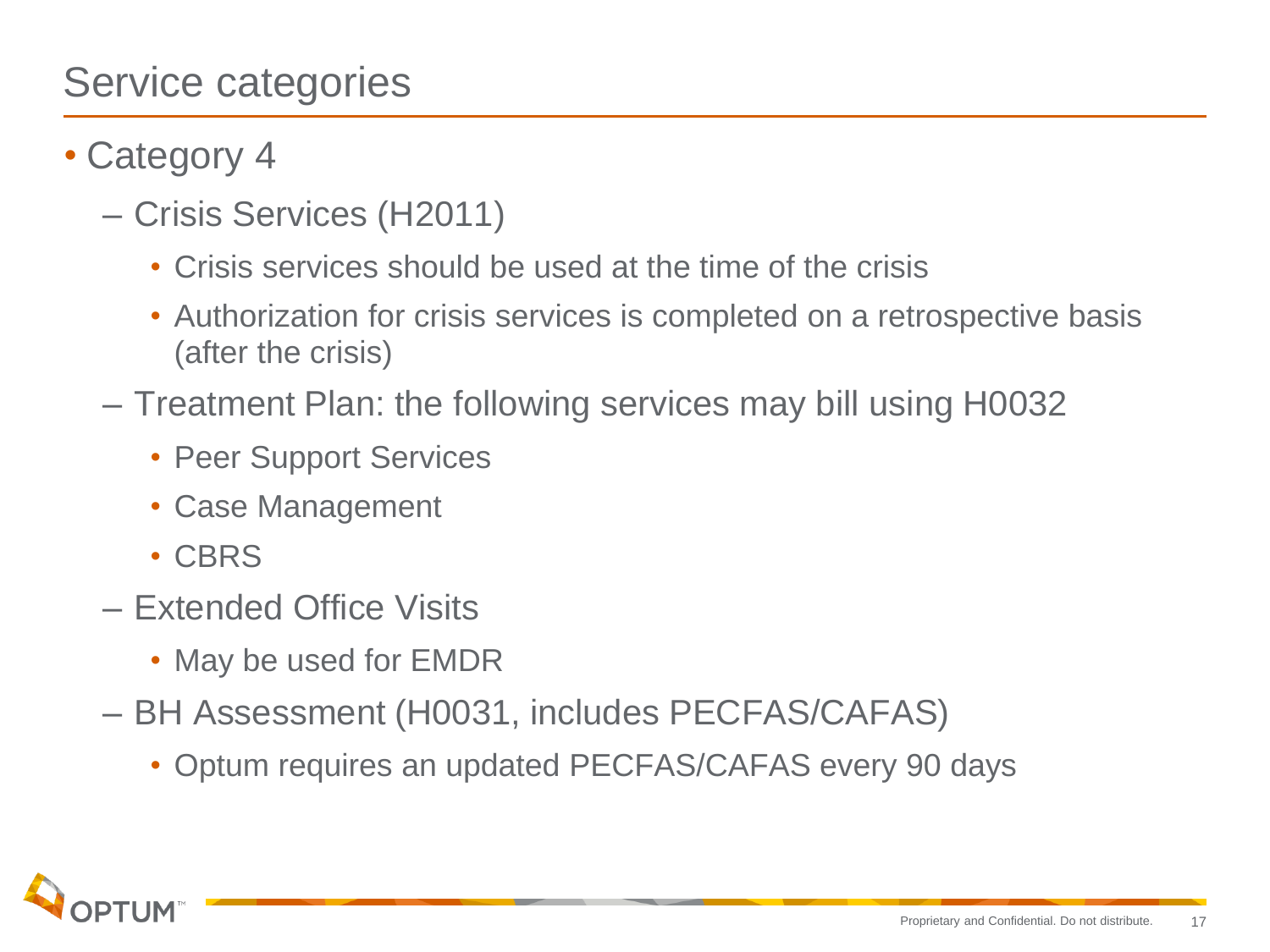## Service categories: Category 4 thresholds (per Member)

| <b>Crisis Services</b>                                                                                                                                                                               | <b>Treatment Plan</b>                                                                                                                                                                                                                 |
|------------------------------------------------------------------------------------------------------------------------------------------------------------------------------------------------------|---------------------------------------------------------------------------------------------------------------------------------------------------------------------------------------------------------------------------------------|
| • Threshold is 40 units per calendar year<br>• Additional services must be authorized<br>• Retro request through utilization<br>management (current process)<br>• Address denial via dispute process | • Threshold is 16 units per calendar year<br>• Additional services must be authorized<br>• Prior authorization process (before units<br>run out)<br>• Address denial via dispute process                                              |
| <b>Extended Office Visits</b>                                                                                                                                                                        | <b>BH Assessment</b>                                                                                                                                                                                                                  |
| • Threshold is 12 units per calendar year<br>• Additional services must be authorized<br>• Prior authorization process<br>• Address denial via dispute process                                       | • Threshold is 4 units per calendar year<br>(PECFAS/CAFAS); 3 units each for case<br>management and peer support<br>• Additional services must be authorized<br>• Prior authorization process<br>• Address denial via dispute process |

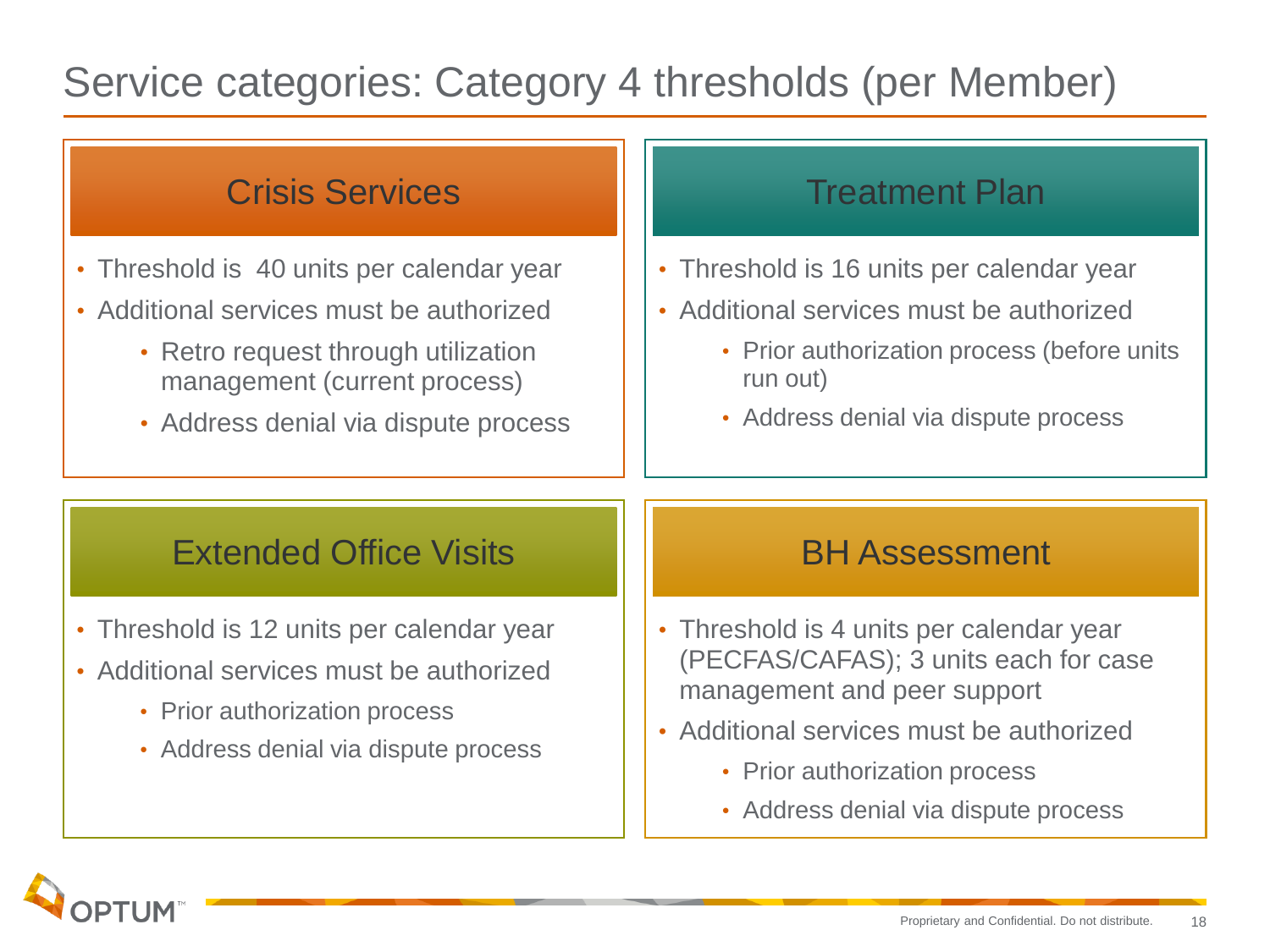### Grievance Process and Provider Disputes

If you receive a partial or full denial for a service, you have the right to file a grievance on behalf of the member

- In the future, the denial letter will include information on how to file the grievance (currently the letter states that if you need help you can call us)
- Your grievance needs to include the following elements
	- A cover letter indicating that you wish to file a grievance, including
		- The specific service
		- The specific date(s)/unit(s)
		- Member demographics
	- Your grievance should include any clinical documentation (progress notes, assessment, treatment plan, etc.) that supports the medical necessity of the service that you are grieving
- The grievance process is not used to dispute the payment of claims
	- For details on the dispute process, refer to the provider manual

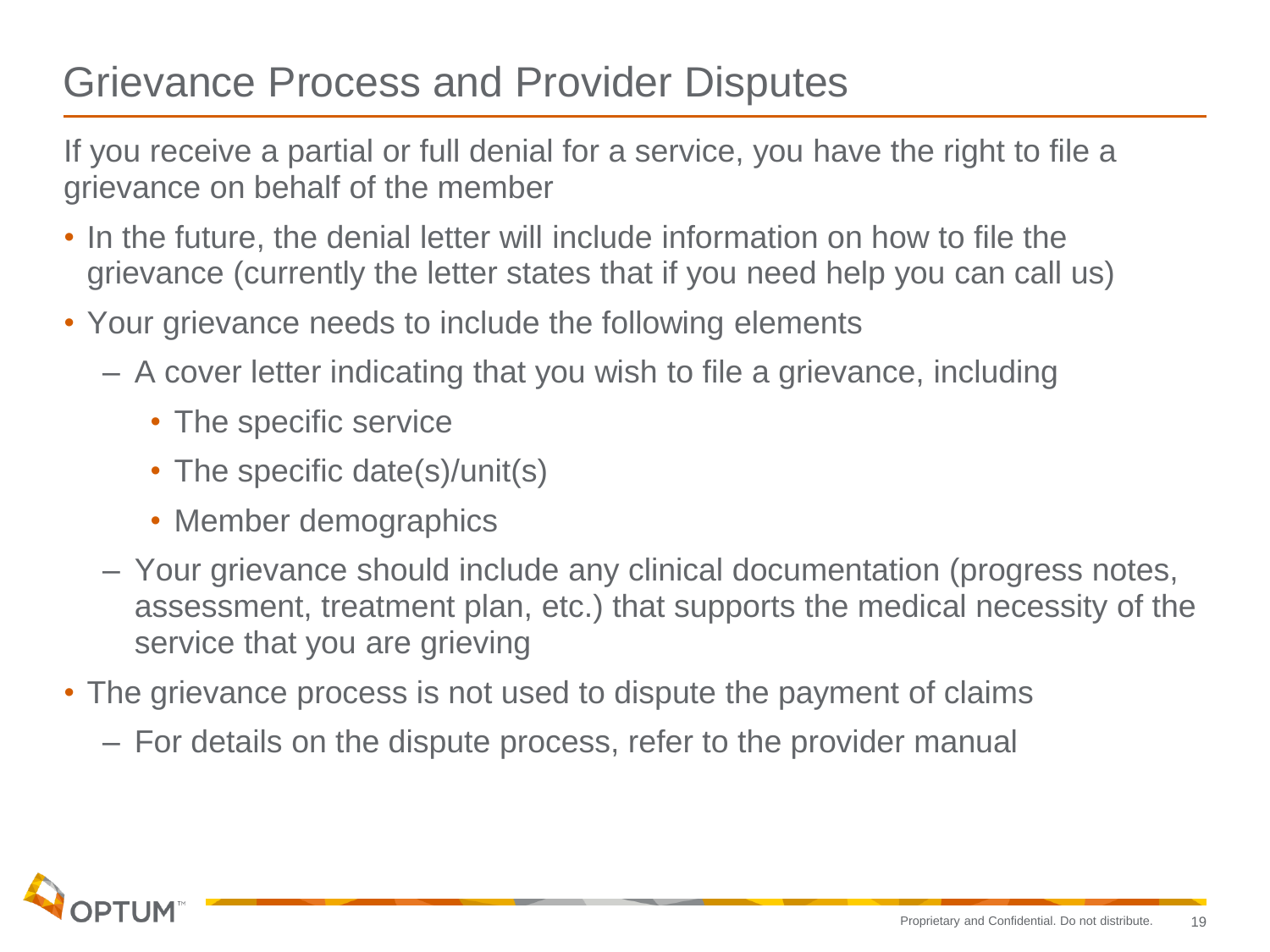#### Grievance Process and Provider Disputes

- You may file a grievance related to a denied service on behalf of a member via email, fax, or mail:
	- Email: [Optumidaho.appeals\\_grievance@optum.com](mailto:Optumidaho.appeals_grievances@optum.com)
	- Fax: 855-272-7053
	- Mail: 205 E Water Tower Lane Meridian, ID 83642
- You may file a dispute related to payment via email, fax, or mail:
	- Email: [optum.idaho.provider.dispute@optum.com](mailto:optum.idaho.provider.dispute@optum.com)
	- Fax: 855-272-7053
	- Mail: 205 E Water Tower Lane Meridian, ID 83642

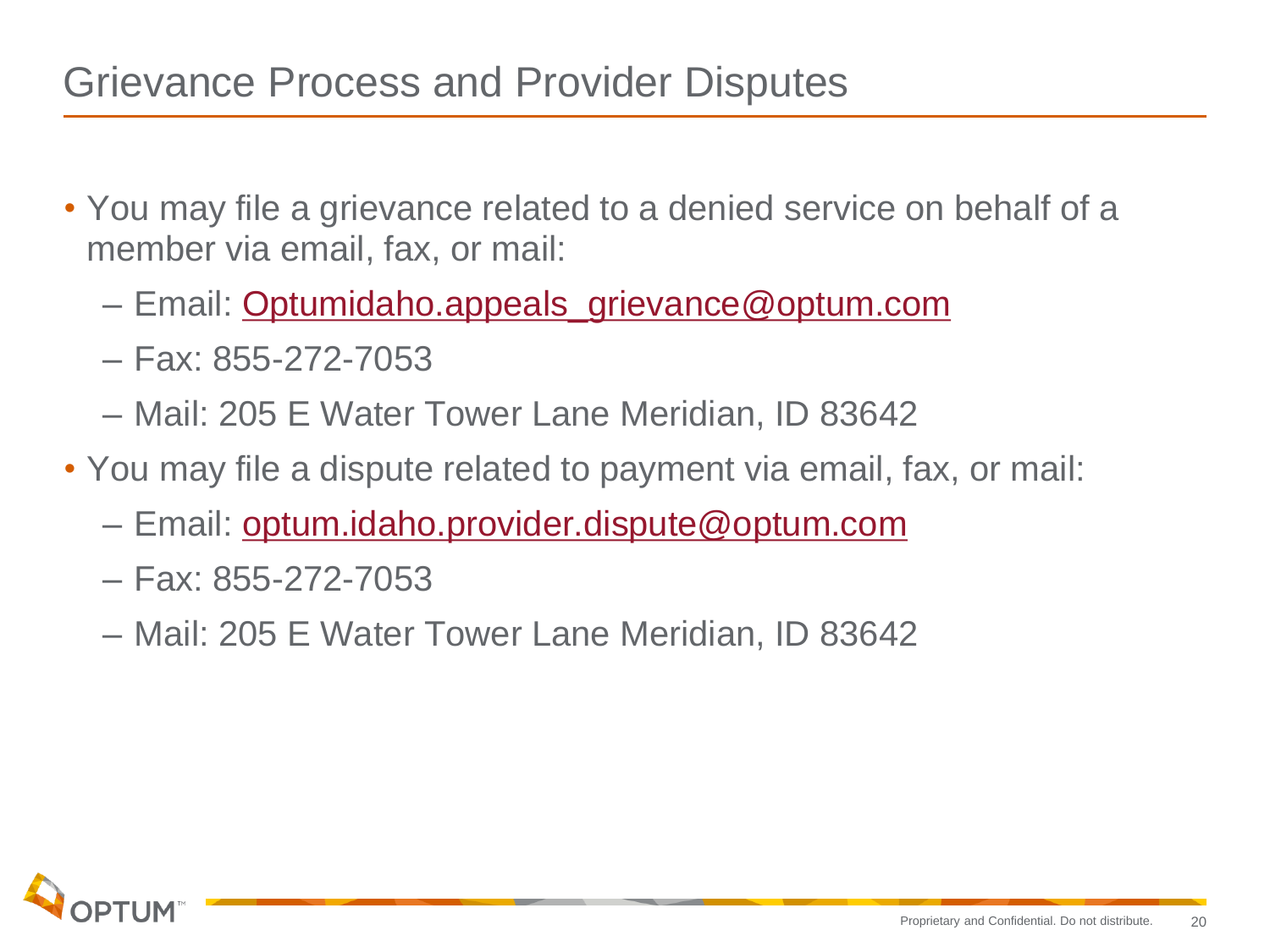You will be able to begin using the Message Center upon completion of this training; we expect that all providers will be using Message Center by July 1, 2014

- Provider Express registered users have access to the Message Center (as long as they are granted rights to their User ID)
- Upon logging in, you will see "Message Center" in the gray menu bar, second from the right



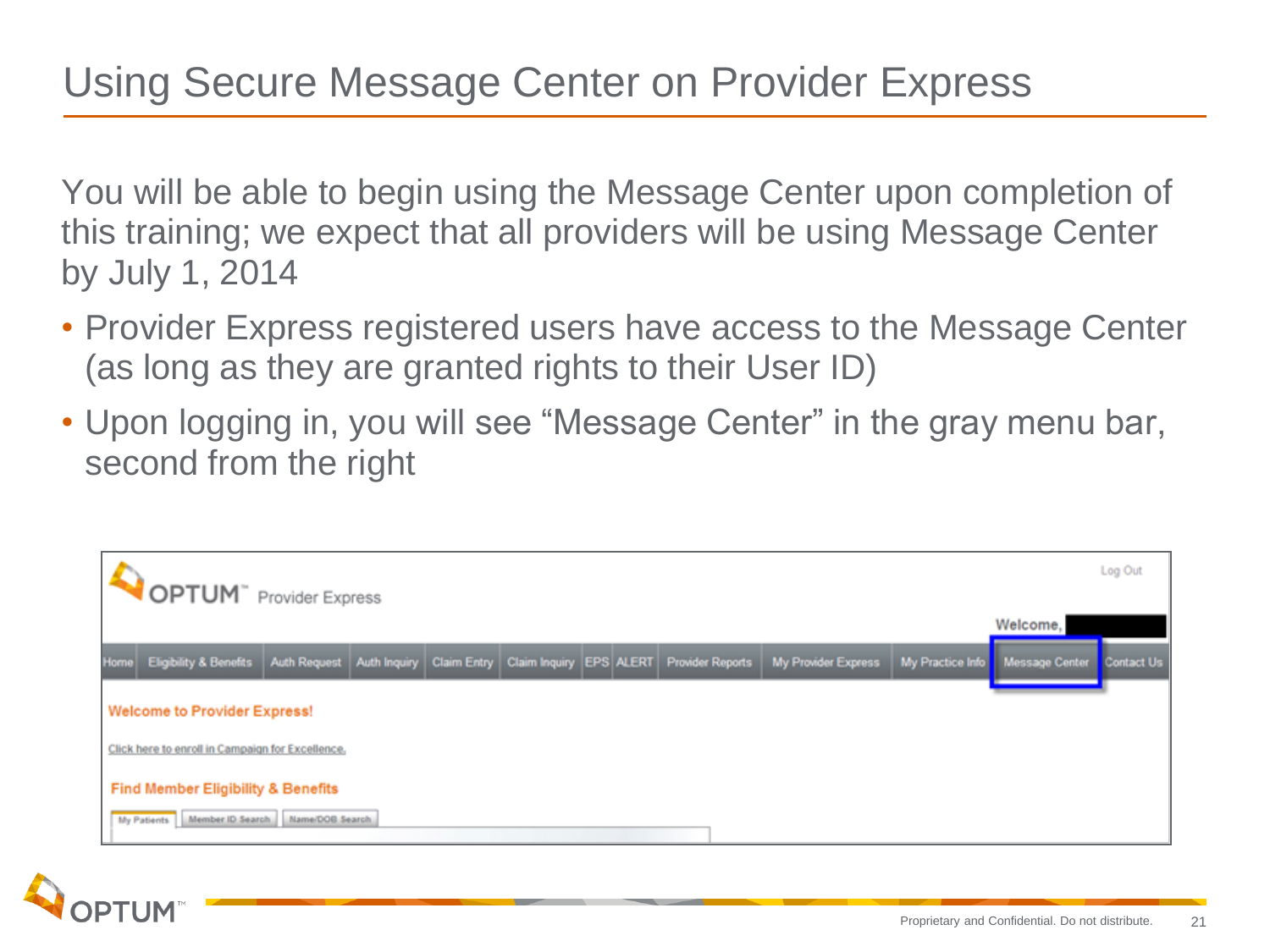#### Secure Message Center

• When you click on Message Center, a separate window pops up

|                                                                                                                                                                                                                                                                                                                                                                                                                                                                                                                                                                                                                                                                  |                                 | OPTUM" Provider Message Center                                                                                                                                            | Welcome, |         |
|------------------------------------------------------------------------------------------------------------------------------------------------------------------------------------------------------------------------------------------------------------------------------------------------------------------------------------------------------------------------------------------------------------------------------------------------------------------------------------------------------------------------------------------------------------------------------------------------------------------------------------------------------------------|---------------------------------|---------------------------------------------------------------------------------------------------------------------------------------------------------------------------|----------|---------|
|                                                                                                                                                                                                                                                                                                                                                                                                                                                                                                                                                                                                                                                                  |                                 |                                                                                                                                                                           |          |         |
| Filters<br>Date Range<br>From:                                                                                                                                                                                                                                                                                                                                                                                                                                                                                                                                                                                                                                   | 03/02/2014                      | Inbox<br>O Defete<br>Compose<br>. .<br>To create a new message click "Compose" above. To delete a message check the corresponding checkbox and click the "Delete" button. |          |         |
|                                                                                                                                                                                                                                                                                                                                                                                                                                                                                                                                                                                                                                                                  | 05/01/2014                      |                                                                                                                                                                           |          |         |
| To:                                                                                                                                                                                                                                                                                                                                                                                                                                                                                                                                                                                                                                                              |                                 | <b>Message Category</b>                                                                                                                                                   | Date     | Subject |
| <b>Message Folder</b>                                                                                                                                                                                                                                                                                                                                                                                                                                                                                                                                                                                                                                            |                                 | Nothing found to display.                                                                                                                                                 |          |         |
| ۵                                                                                                                                                                                                                                                                                                                                                                                                                                                                                                                                                                                                                                                                | Inbox                           |                                                                                                                                                                           |          |         |
| $\circ$                                                                                                                                                                                                                                                                                                                                                                                                                                                                                                                                                                                                                                                          | Draft                           |                                                                                                                                                                           |          |         |
| $\circ$                                                                                                                                                                                                                                                                                                                                                                                                                                                                                                                                                                                                                                                          | Sent                            |                                                                                                                                                                           |          |         |
|                                                                                                                                                                                                                                                                                                                                                                                                                                                                                                                                                                                                                                                                  | Message Category<br>Preferences |                                                                                                                                                                           |          |         |
|                                                                                                                                                                                                                                                                                                                                                                                                                                                                                                                                                                                                                                                                  |                                 |                                                                                                                                                                           |          |         |
| E)                                                                                                                                                                                                                                                                                                                                                                                                                                                                                                                                                                                                                                                               | All                             |                                                                                                                                                                           |          |         |
| 四                                                                                                                                                                                                                                                                                                                                                                                                                                                                                                                                                                                                                                                                | <b>CFE/FQM</b>                  |                                                                                                                                                                           |          |         |
| $[2] \centering% \includegraphics[width=0.35\textwidth]{figs/fig_4.pdf} \caption{The 3D (black) model for the $2D$-error of the data set. The left side is the same as in Figure~\ref{fig:10}. The right side is the same as in Figure~\ref{fig:10}. The right side is the same as in Figure~\ref{fig:10}. The right side is the same as in Figure~\ref{fig:10}. The right side is the same as inFigure~\ref{fig:10}. The right side is the same as inFigure~\ref{fig:10}. The right side is the same as inFigure~\ref{fig:10}. The right side is the same as inFigure~\ref{fig:10}. The right side is the same as inFigure~\ref{fig:10}. The right side is the$ | Authorizations                  |                                                                                                                                                                           |          |         |
| E)                                                                                                                                                                                                                                                                                                                                                                                                                                                                                                                                                                                                                                                               | <b>Claim Inquiry</b>            |                                                                                                                                                                           |          |         |
| E)                                                                                                                                                                                                                                                                                                                                                                                                                                                                                                                                                                                                                                                               | Contracting                     |                                                                                                                                                                           |          |         |
| 四                                                                                                                                                                                                                                                                                                                                                                                                                                                                                                                                                                                                                                                                | Credentialing                   |                                                                                                                                                                           |          |         |
| 四                                                                                                                                                                                                                                                                                                                                                                                                                                                                                                                                                                                                                                                                | <b>Demographic Changes</b>      |                                                                                                                                                                           |          |         |
| 四                                                                                                                                                                                                                                                                                                                                                                                                                                                                                                                                                                                                                                                                | <b>Eligibility Benefits</b>     |                                                                                                                                                                           |          |         |
| O                                                                                                                                                                                                                                                                                                                                                                                                                                                                                                                                                                                                                                                                | Network Services                |                                                                                                                                                                           |          |         |
| 四                                                                                                                                                                                                                                                                                                                                                                                                                                                                                                                                                                                                                                                                | Web Portal                      |                                                                                                                                                                           |          |         |
|                                                                                                                                                                                                                                                                                                                                                                                                                                                                                                                                                                                                                                                                  |                                 |                                                                                                                                                                           |          |         |
| Filter                                                                                                                                                                                                                                                                                                                                                                                                                                                                                                                                                                                                                                                           |                                 |                                                                                                                                                                           |          |         |
|                                                                                                                                                                                                                                                                                                                                                                                                                                                                                                                                                                                                                                                                  |                                 |                                                                                                                                                                           |          |         |

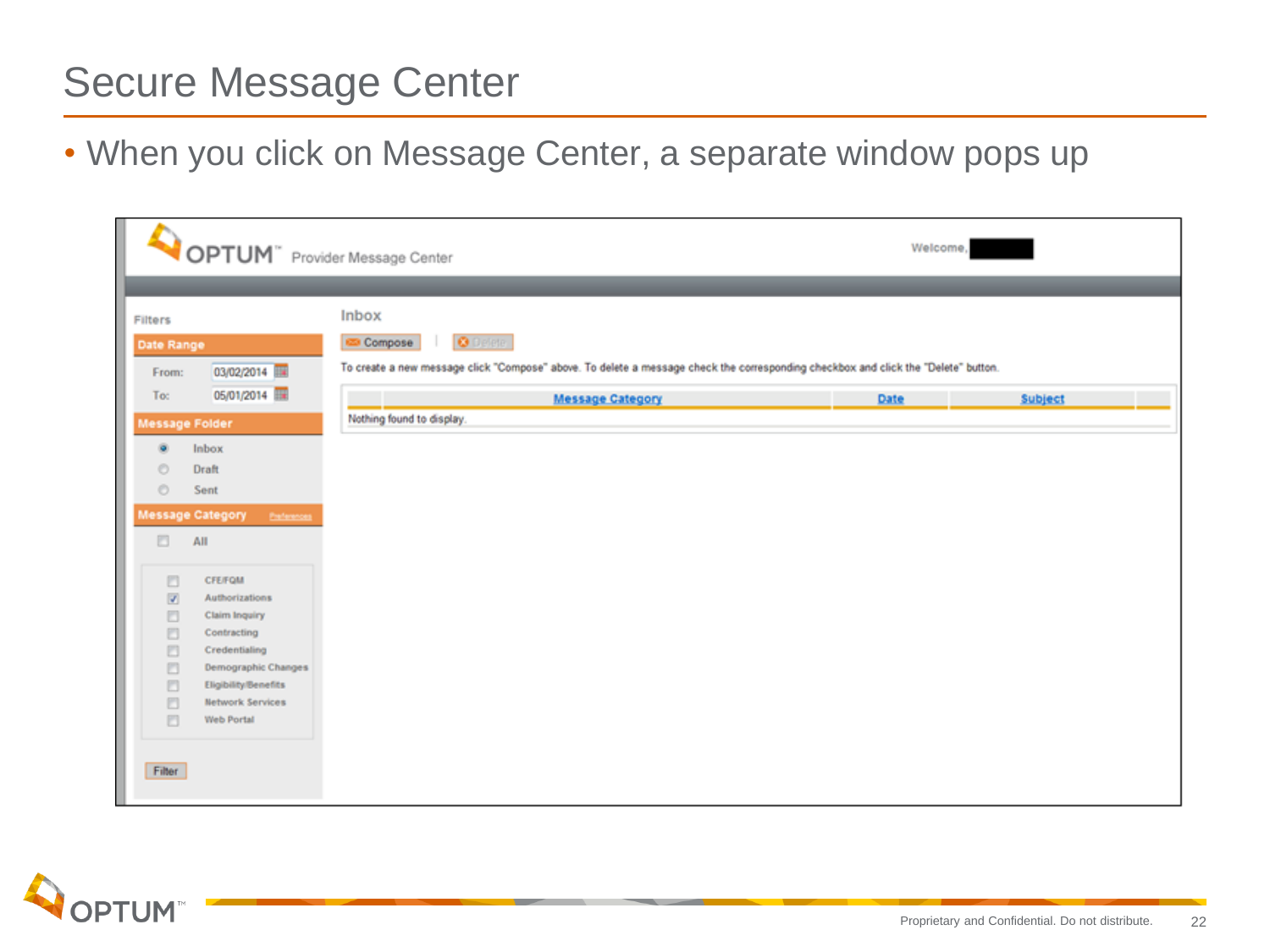## Secure Message Center

Within the Provider Message Center window, there are several sections:

- Date Range (blue box) defaults to the last 60 days, but can be changed for specific searches
- Message Folder (green) defaults to Inbox, but you can choose any option
- Message Category (yellow) defaults to All, but you can filter to look for specific messages
- Filter (purple) if you change any of the above options for specific searches, you will need to click on the [Filter] button to complete the search

*Note: changes made using the filter function will default back to original settings after you close the Message Center; to modify your default setting for either the message Category View or to modify the categories for which you receive Email Notification, use the Preferences feature*

- Preferences (teal) you can make permanent changes to the Message Category and to the emails you receive
- Compose (red) click this to compose a message
- Message Center (orange) you can view messages, delete, and to filter any of the three headings

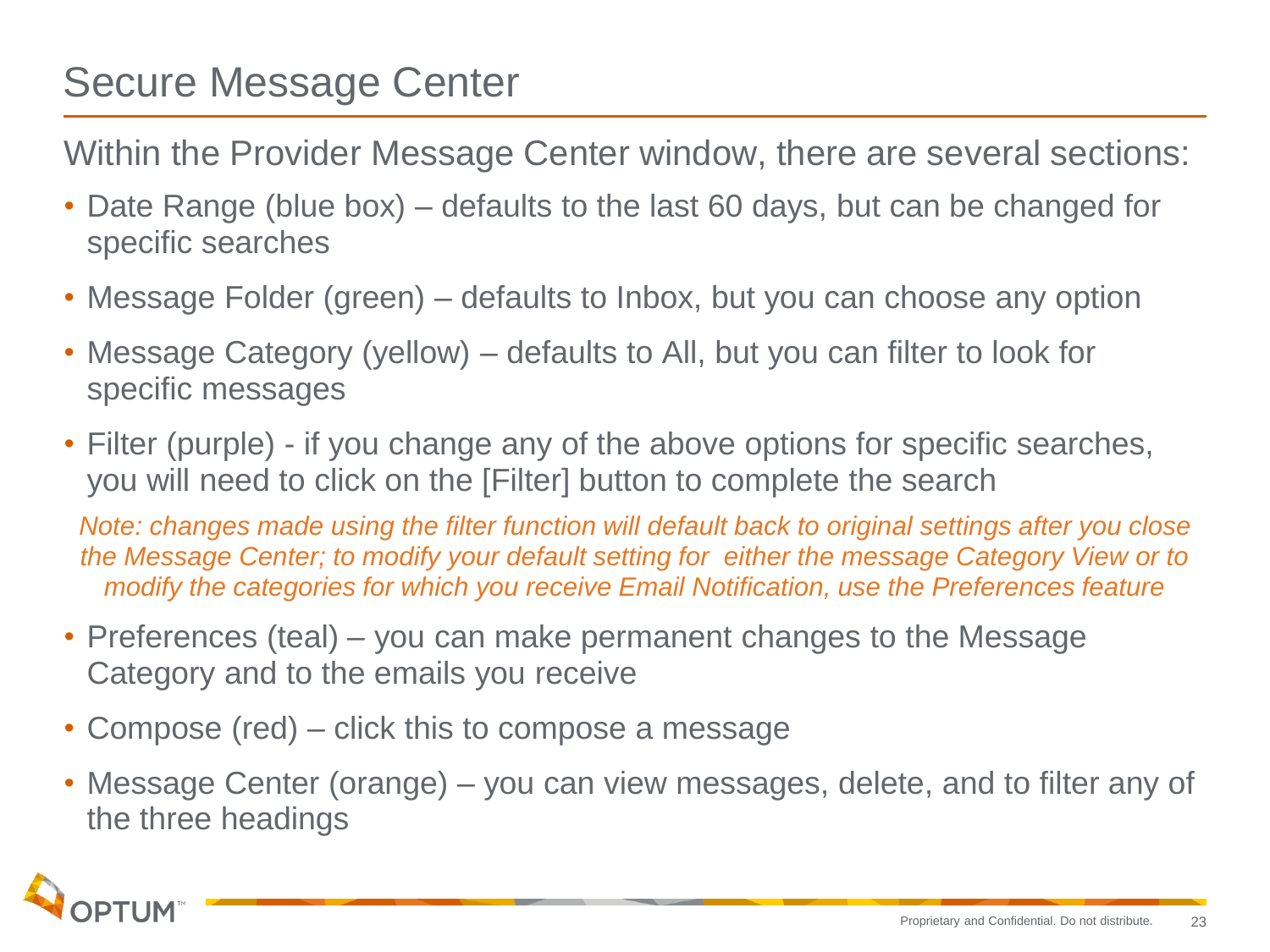## Secure Message Center

| OPTUM" Provider Message Center                                                                                                                                                                                                                    |                                                                                                                                                                           | Welcome, |         |
|---------------------------------------------------------------------------------------------------------------------------------------------------------------------------------------------------------------------------------------------------|---------------------------------------------------------------------------------------------------------------------------------------------------------------------------|----------|---------|
| ers<br>te Range<br>03/02/2014<br>From:                                                                                                                                                                                                            | Inbox<br><b>O</b> Delete<br>Compose<br>To create a new message click "Compose" above. To delete a message check the corresponding checkbox and click the "Delete" button. |          |         |
| 05/01/2014<br>To:<br>ssage Folder<br>۰<br>Inbox<br>O<br>Draft<br>O<br>Sent<br>ssage Category<br>Entered<br>E)<br>AII                                                                                                                              | <b>Message Category</b><br>Nothing found to display.                                                                                                                      | Date     | Subject |
| 目<br><b>CFE/FQM</b><br>$\boxtimes$<br>Authorizations<br>$\Box$<br><b>Claim Inquiry</b><br>$\Box$<br>Contracting<br>E<br>Credentialing<br>E<br>Demographic Changes<br>E<br>Eligibility/Benefits<br>四<br><b>Network Services</b><br>四<br>Web Portal |                                                                                                                                                                           |          |         |
| Filter                                                                                                                                                                                                                                            |                                                                                                                                                                           |          |         |

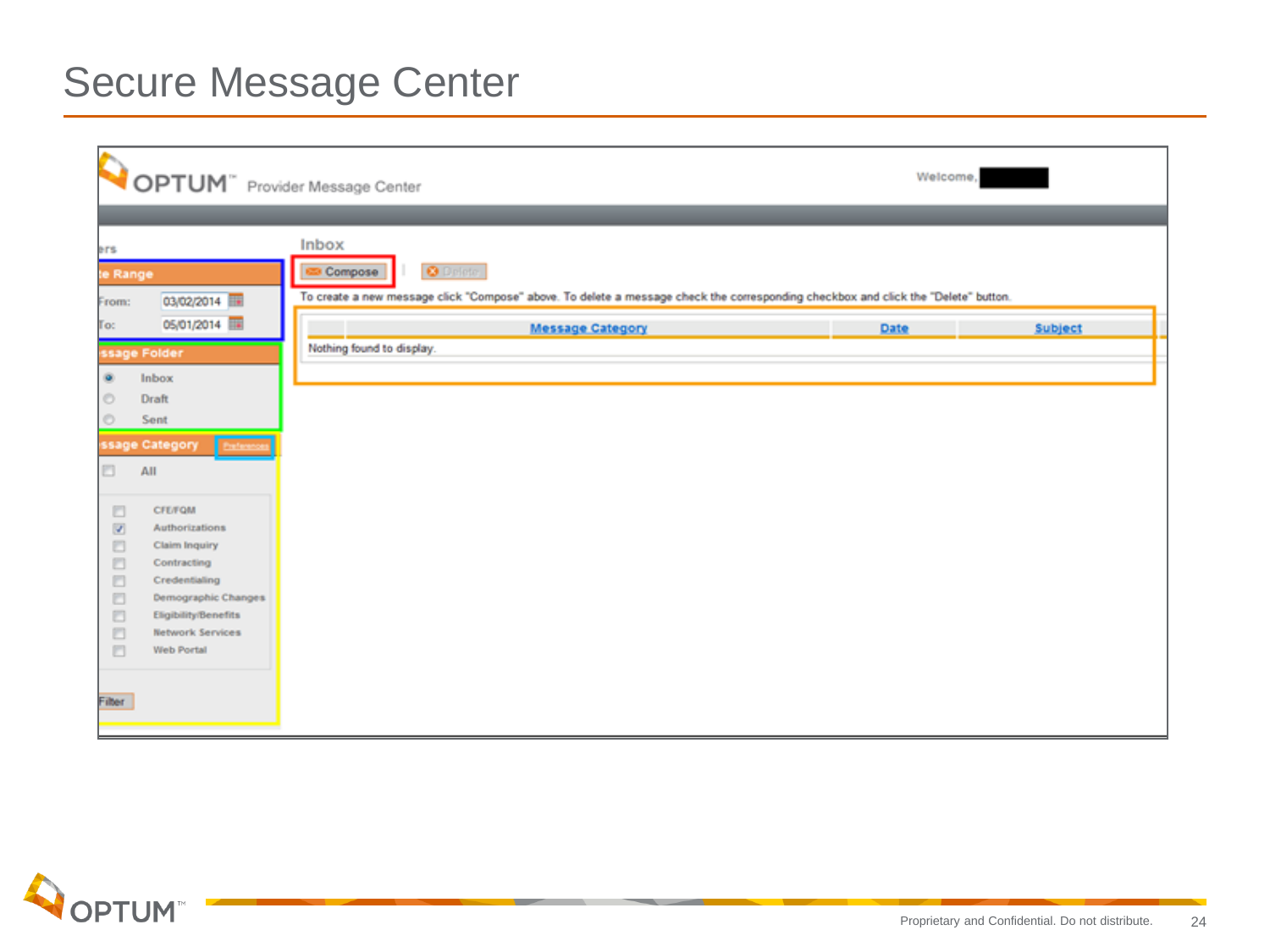## Message Center: Composing and sending messages

- When you click on **Compose** on the main page, the *Compose Message* page comes up
	- Choose the "about authorization/notification" option from the *I have a question* dropdown
	- Fill in State, Subject (see template info) and type in free-form text as specified in template
- Provider Name, TIN and NPI are automatically filled in and cannot be modified
- You are required to fill in the Provider State and Subject fields. Final box is free-form to enter any text necessary
- For all authorization requests, the subject line of the request must read "Optum Idaho Authorization Request"

*Please note: You cannot add/send attachments to your message*

• Once message is complete, click the **Send** button (you can also **Save Draft**, or **Cancel** if needed)

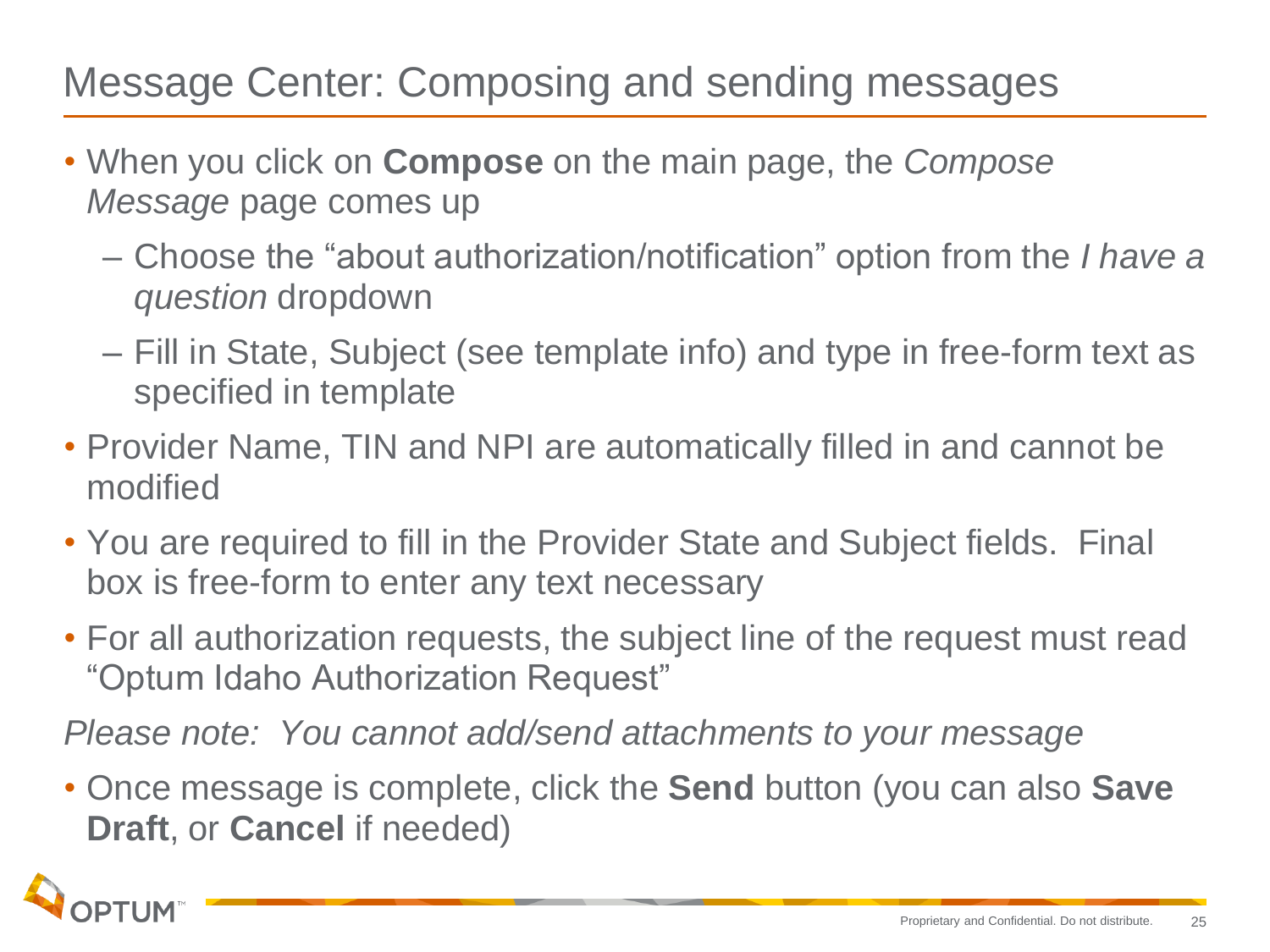#### Message Center: Required fields

| <b>Compose Message</b>                |                                                                                                         |   |  |  |  |
|---------------------------------------|---------------------------------------------------------------------------------------------------------|---|--|--|--|
| Save Draft<br><b>O</b> Send<br>Cancel |                                                                                                         |   |  |  |  |
| All fields with * are required        |                                                                                                         |   |  |  |  |
|                                       | Please tell us the reason for your communication today by selecting from the following list of options: |   |  |  |  |
| I have a question:*                   | about authorization/notification                                                                        | ۰ |  |  |  |
| Provider Name:                        | John Doe                                                                                                |   |  |  |  |
| Tax ID:                               | 999999999                                                                                               |   |  |  |  |
| NPI:                                  | 1234567890                                                                                              |   |  |  |  |
| Provider State: *                     | ID                                                                                                      |   |  |  |  |
| Auth #:                               |                                                                                                         |   |  |  |  |
| Subject:*                             | Optum Idaho Authorization Request                                                                       |   |  |  |  |
| follow template as outlined           |                                                                                                         |   |  |  |  |
|                                       |                                                                                                         |   |  |  |  |
|                                       |                                                                                                         |   |  |  |  |

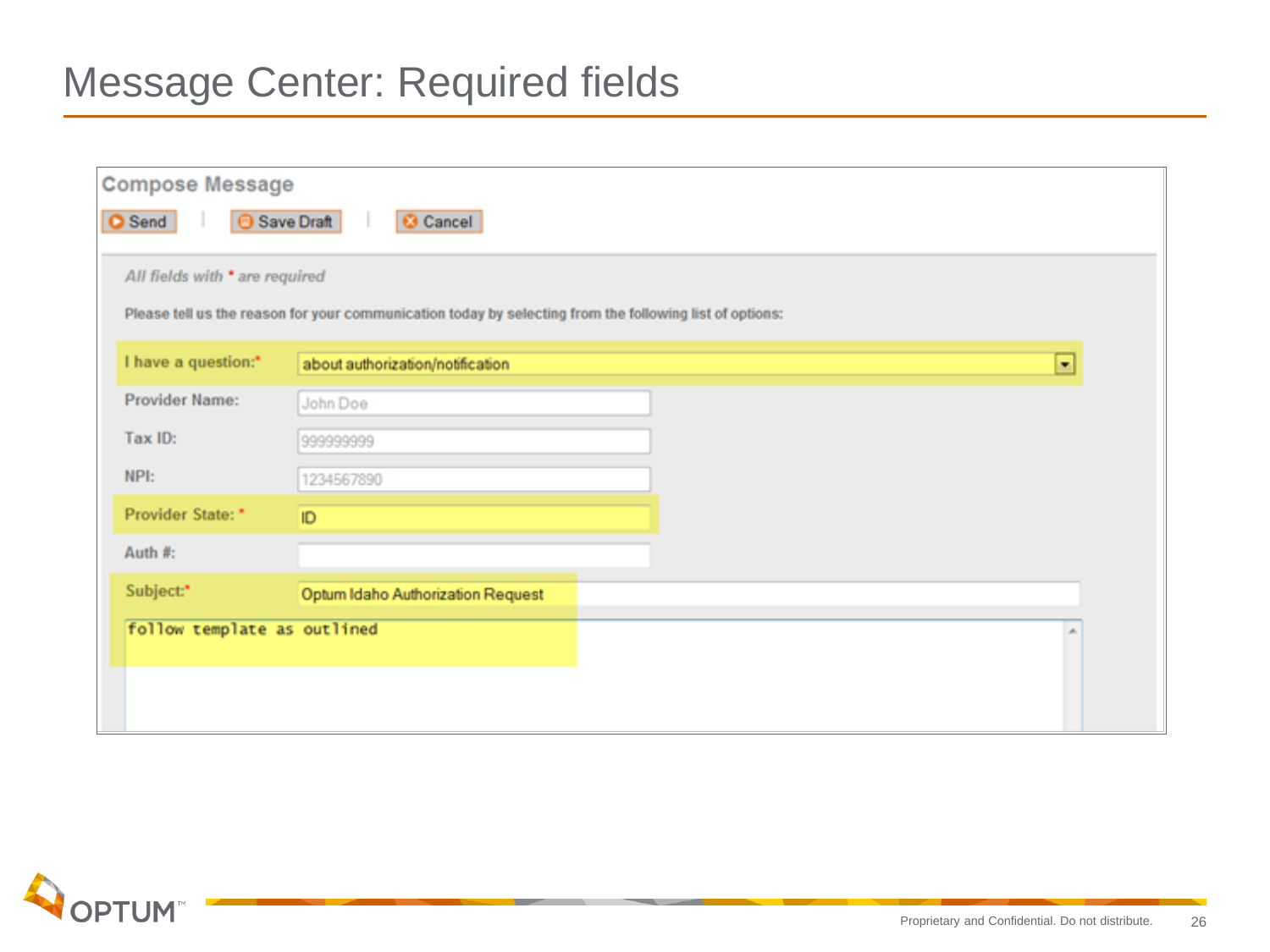## Message Center: Confirmation your message was sent

• Upon sending, you will be brought back to main screen with a confirmation message

| Your message has been sent successfully. |                                                                                                                                    |                    |                                                |  |
|------------------------------------------|------------------------------------------------------------------------------------------------------------------------------------|--------------------|------------------------------------------------|--|
| <b>Filters</b>                           | <b>Inbox</b>                                                                                                                       |                    |                                                |  |
| <b>Date Range</b>                        | <b>O</b> Defete<br>Compose                                                                                                         |                    |                                                |  |
| D1/19/2013<br>From:                      | To create a new message click "Compose" above. To delete a message check the corresponding checkbox and click the "Delete" button. |                    |                                                |  |
| 03/20/2013<br>To:                        | 1 message found, displaying message                                                                                                |                    |                                                |  |
| <b>Message Folder</b>                    | <b>Message Category</b>                                                                                                            | Date               | <b>Subject</b>                                 |  |
|                                          | □<br>Authorizations                                                                                                                | 03/11/2013 6:23 PM | Action Required - Test message multi providers |  |
| $\odot$<br>Inbox<br>Draft<br>О           | 1 message found, displaying message                                                                                                |                    |                                                |  |

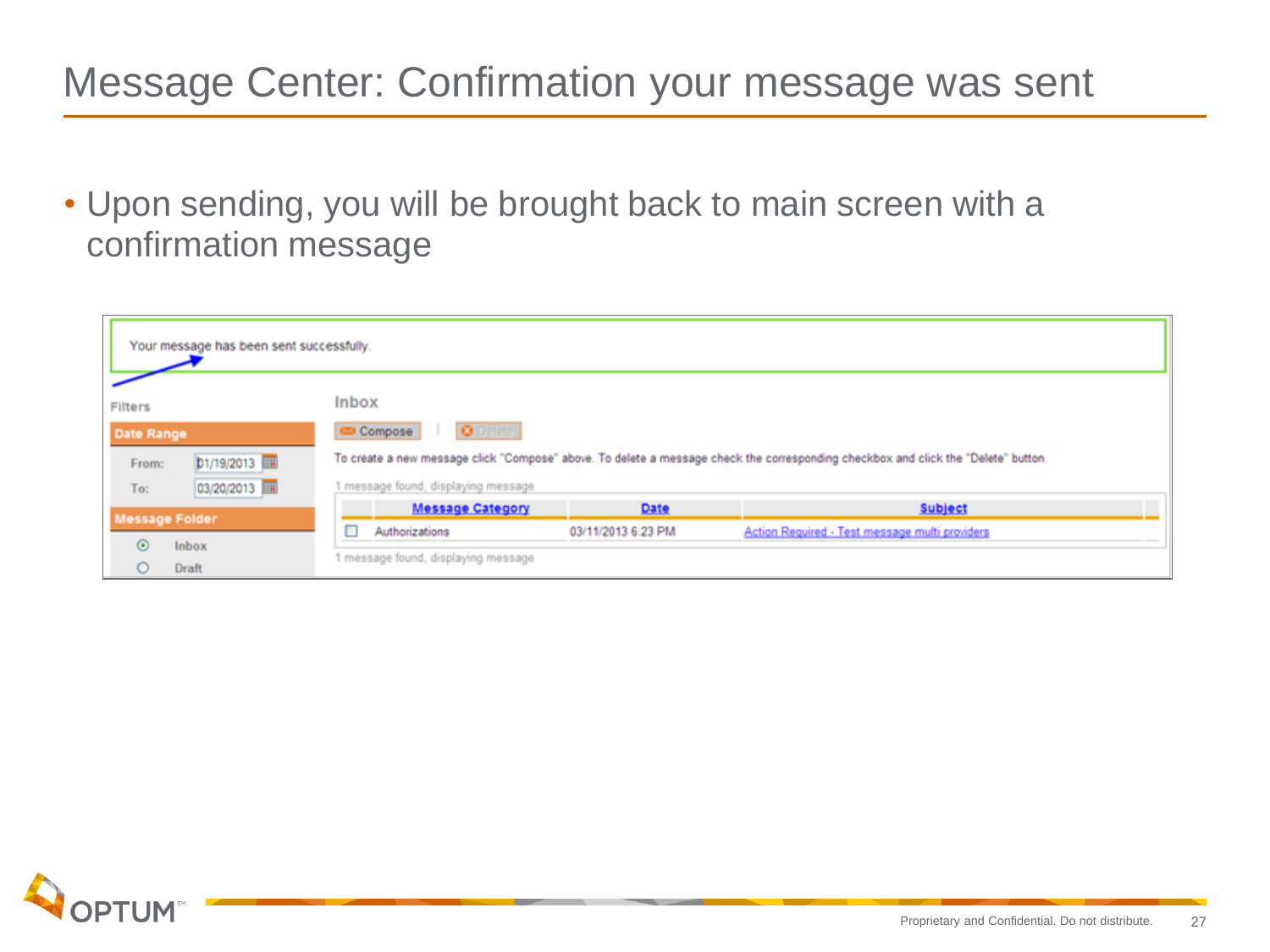## Message Center: Filtering Messages

- Choose the Message Folder (e.g. *Sent*)
- Click the [Filter] button



Sent messages are pulled up. You can filter further by modifying the Date Range and/or selecting specific category(ies) before clicking the [Filter] button. To review any of the messages, simply click on the Subject line for that specific messagePTUM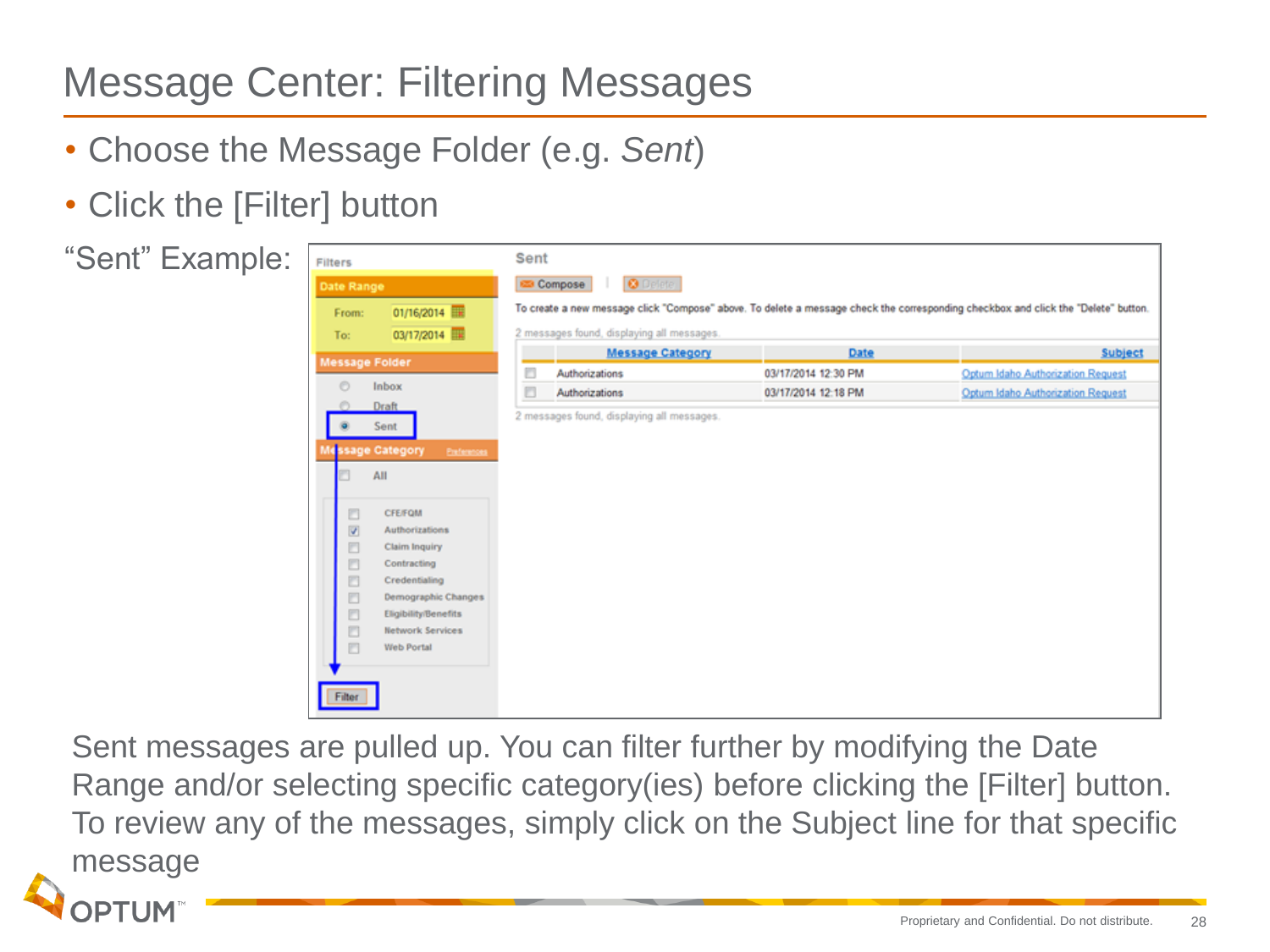#### Message Center: Incoming message notifications

- Each individual who listed an email address upon registration of their User ID will receive an email notice that they have a new message online
- The email states that a message has been posted and provides a link to the Provider Express login page

*Please note: ALL USERS tied to the provider/group/facility that is receiving the message will receive the same email. Any users that do not wish to receive these emails can modify their preferences.* 

|            | Information Only : You have a new message on Provider Express<br>Provider Express                                                                                                                        | 1 8 KB              |
|------------|----------------------------------------------------------------------------------------------------------------------------------------------------------------------------------------------------------|---------------------|
|            |                                                                                                                                                                                                          |                     |
| From       | Provider Express [noReply@ProviderExpress.com]                                                                                                                                                           | Sent: Wed 3/20/2013 |
| To:        |                                                                                                                                                                                                          |                     |
| Co         |                                                                                                                                                                                                          |                     |
| Subject    | You have a new message on Provider Express                                                                                                                                                               |                     |
| Thank you, | der Name - Audrey Jones<br>A message has been posted for you to the Optum Provider Express Secure Message Center. Please visit https://www.ubhonline.com/loginUser.uol and<br>login to view the message. |                     |

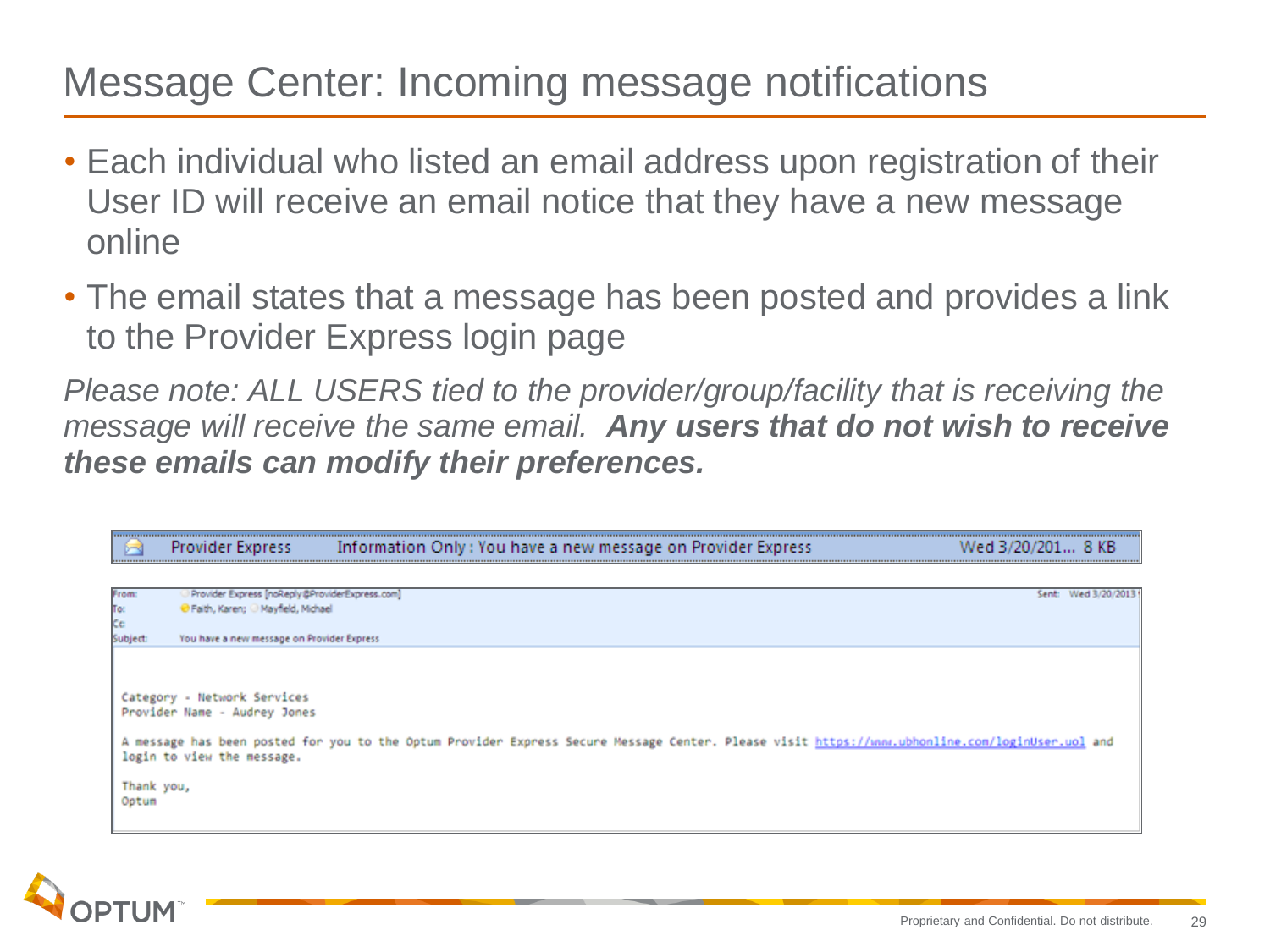## Message Center: Deleting messages

- Click on the box next to each message you want to delete
- Click the [Delete] button

| <b>Inbox</b><br><b>Delete</b><br><b>3</b> Compose |                    |                                                                                                                                    |   |
|---------------------------------------------------|--------------------|------------------------------------------------------------------------------------------------------------------------------------|---|
|                                                   |                    | To create a new mensage click "Compose" above. To delete a message check the corresponding checkbox and click the "Delete" button. |   |
|                                                   |                    |                                                                                                                                    |   |
| und, displaying all messages.<br>2 messages       |                    |                                                                                                                                    |   |
| <b>Message Category</b>                           | Date               | <b>Subject</b>                                                                                                                     |   |
| 回<br><b>Network Services</b>                      | 03/20/2013 9:23 AM | RE:requesting copy of fee schedule                                                                                                 | Û |

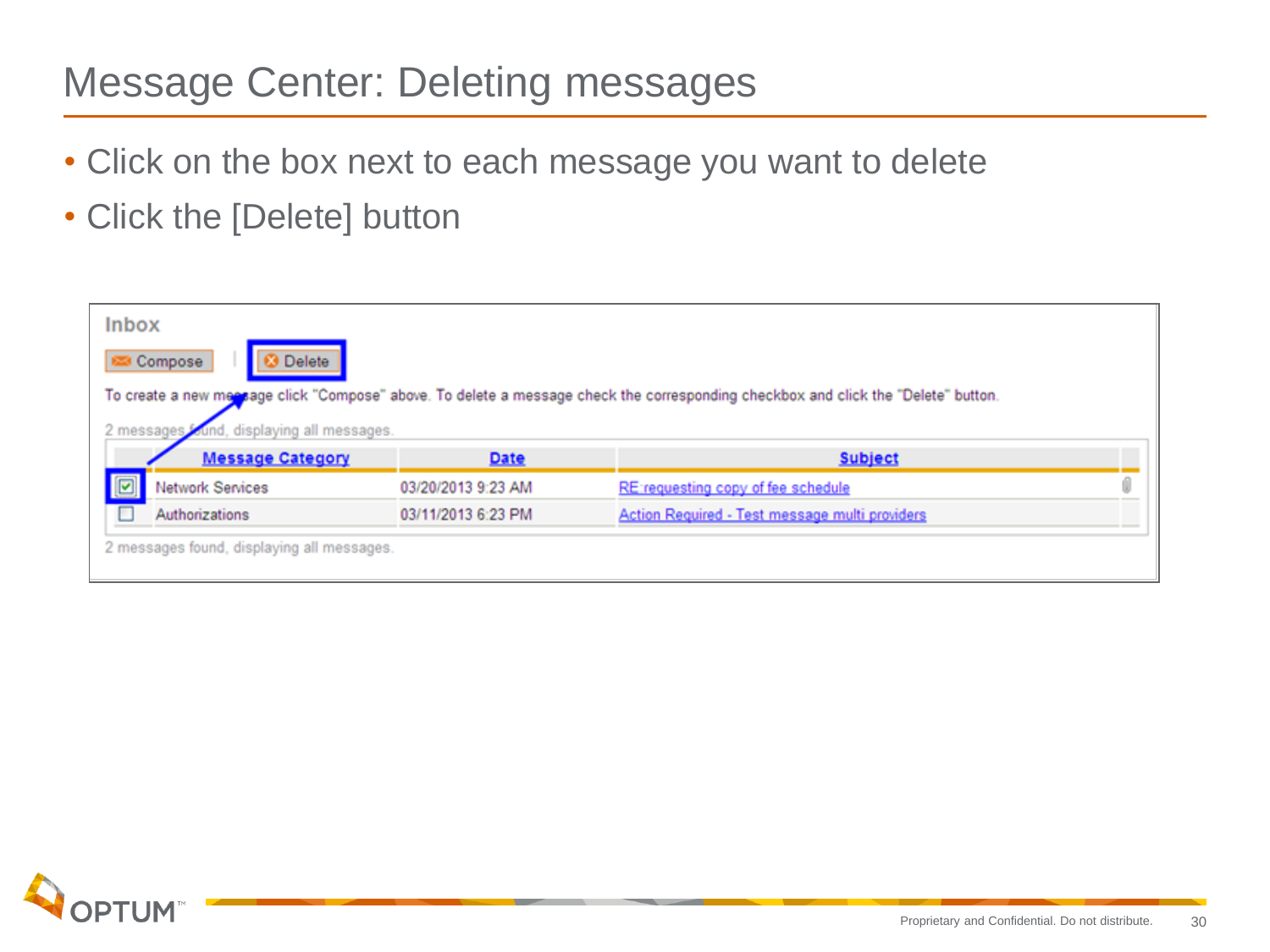## Message Center: Are you sure you want to delete?

• You will receive a message to confirm that you want to delete the message(s)



• When you click "Yes," you will receive confirmation that the message(s) has/have been deleted

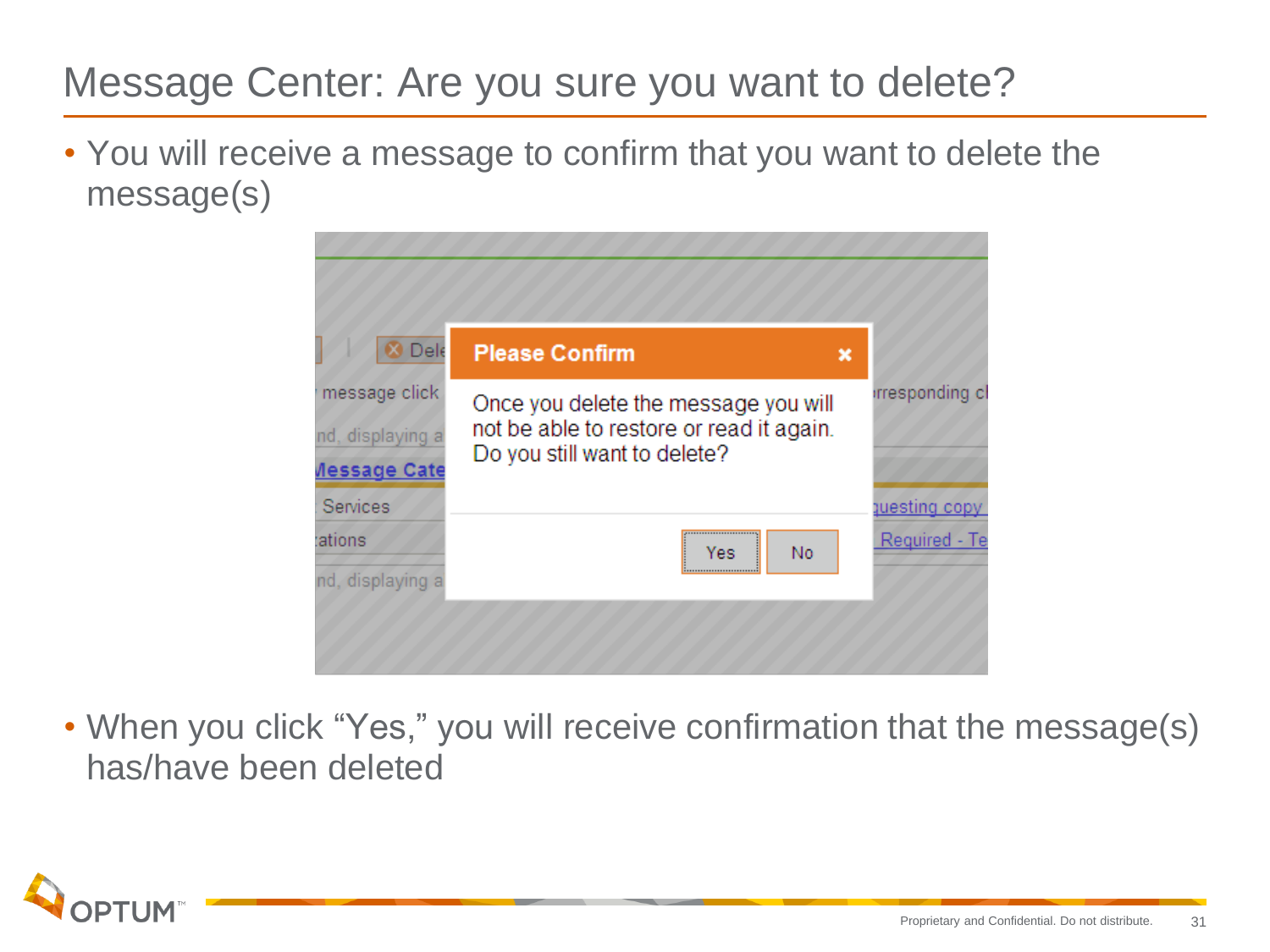#### Message Center: Preferences

• Each user can modify their preferences to limit the messages seen and/or emails sent to those categories related to their own work (e.g., a staff member that works with claims can modify their preferences to only see messages and receive emails specific to claims)



- Click "Preferences" in the Message Category box
	- Allows each user with a unique email address to determine which messages and/or which email notifications they receive
	- Each user can uncheck (or re-check) options and then click on the "Update my preferences" button at the bottom of that page
- *This is an important step for all users, since messages in the in-box are not specific to the user, but to the group/provider as a whole. As noted in the deletion section above, once a user deletes a message, it is deleted for all users*

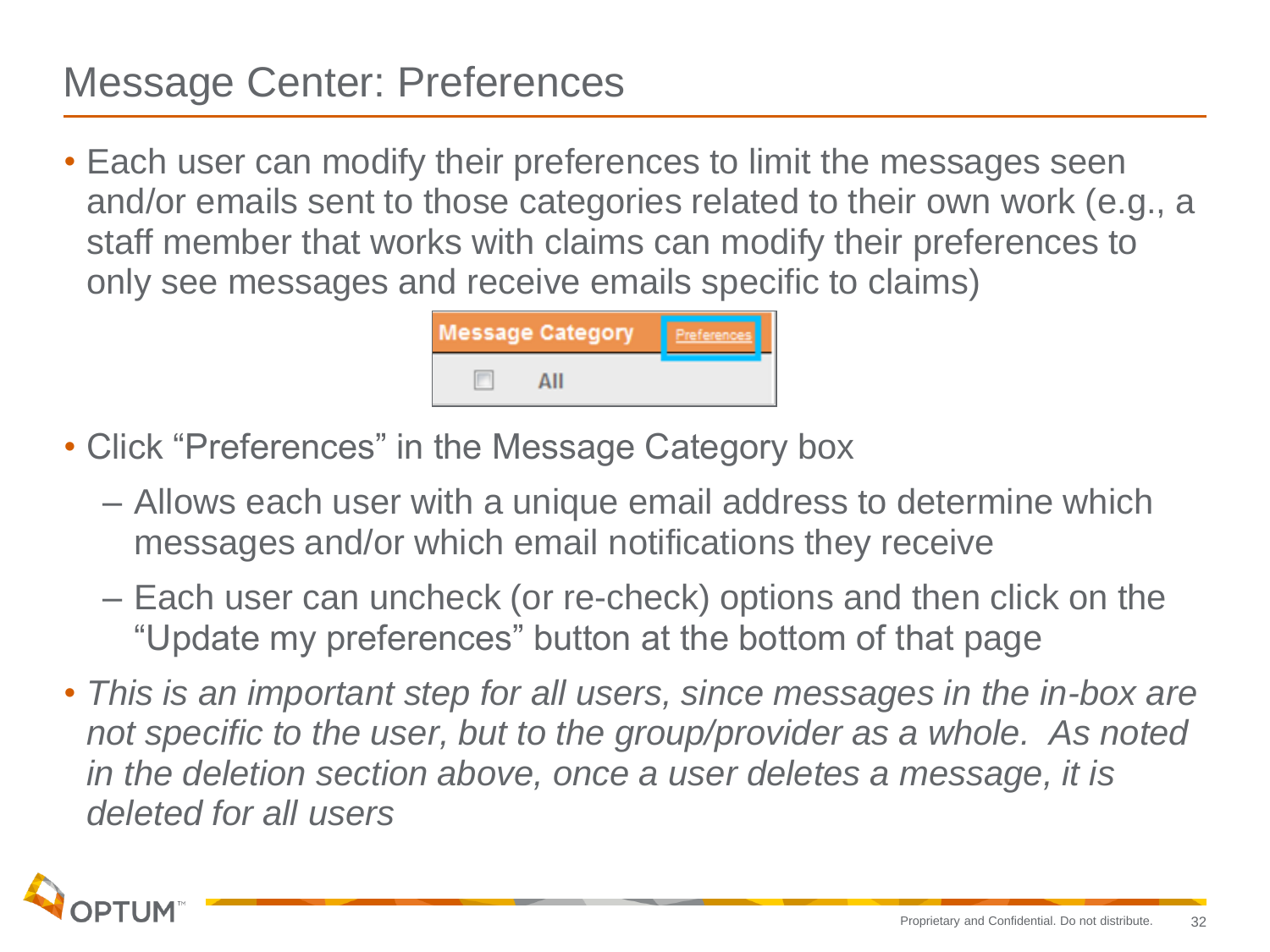| Notification.                                                          |             | In most cases, you will want your selection under Update Default Category View to match your selections under Update Email |             |
|------------------------------------------------------------------------|-------------|----------------------------------------------------------------------------------------------------------------------------|-------------|
| <b>Update Default Category View</b>                                    | What's this | <b>Update Email Notification</b>                                                                                           | What's this |
| Select the Message Category you want to see (check all<br>that apply): |             | Select the Message Category you want to receive (check<br>all that apply):                                                 |             |
| CFE/FQM                                                                |             | <b>CFE/FOM</b>                                                                                                             |             |
| Authorizations                                                         |             | Authorizations                                                                                                             |             |
| Claim Inquiry                                                          |             | <b>Claim Inquiry</b>                                                                                                       |             |
| Contracting                                                            |             | Contracting                                                                                                                |             |
| Credentialing                                                          |             | Credentialing                                                                                                              |             |
| Demographic Changes                                                    |             | Demographic Changes                                                                                                        |             |
| Eligibility/Benefits                                                   |             | Eligibility/Benefits                                                                                                       |             |
| <b>Network Services</b>                                                |             | Network Services                                                                                                           |             |
| Web Portal                                                             |             | Web Portal                                                                                                                 |             |

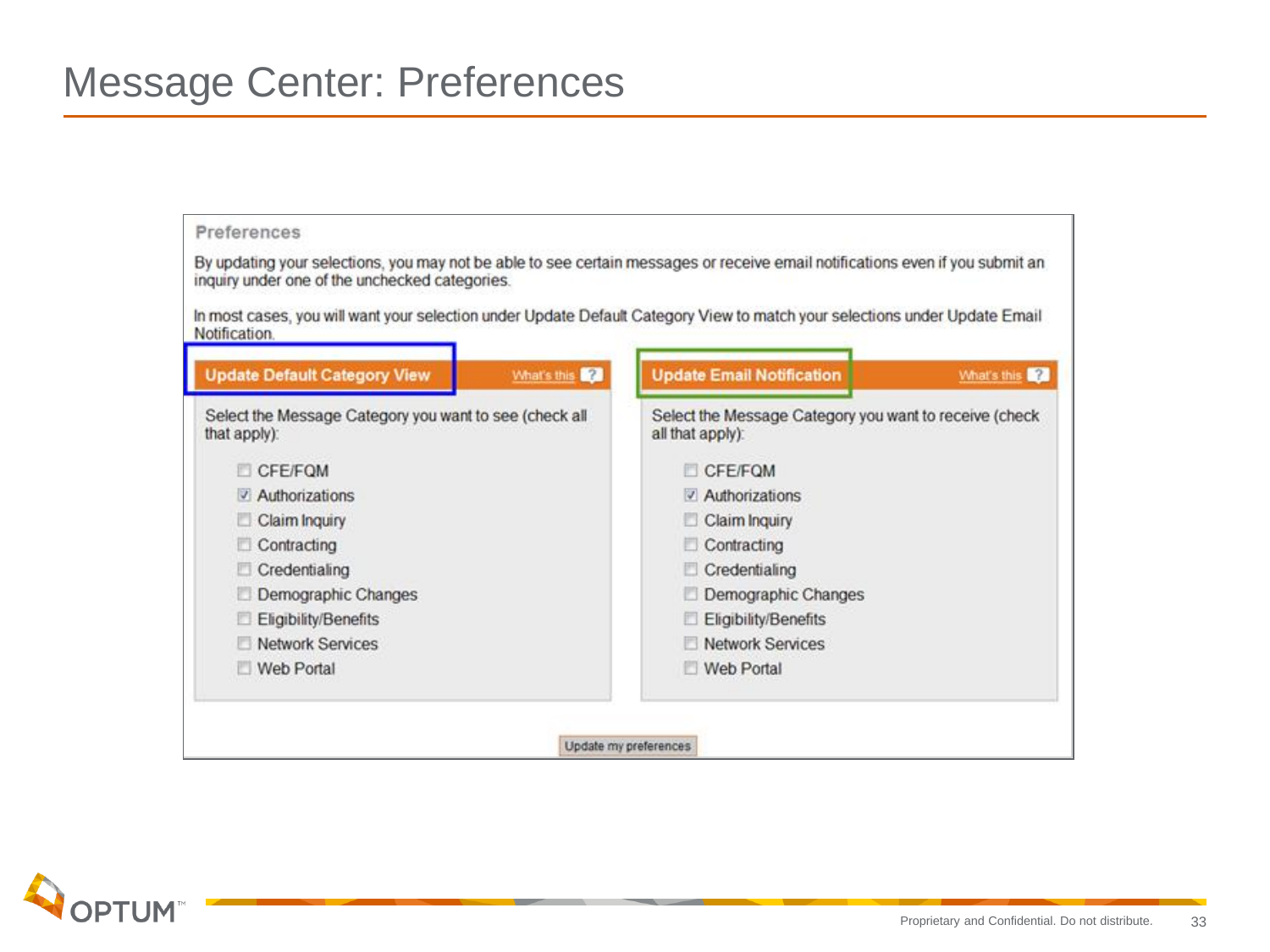#### Message Center: Reminders and tips

- As a reminder, for all authorization requests, the subject line of the request must read "Optum Idaho Authorization Request"
- The system will time out after 30 minutes and does not automatically save your work; use the "Save Draft" option as needed
- Messages are not specific to an individual user, they are accessible by all users within the group; if a user deletes a message from the in-box, it is deleted for all users
- We recommend that your agency/group have a process to monitor who has access to the secure section of Provider Express and that the number of people who have access is limited
- We also recommend that your agency/group identify one person who will be designated to delete emails; this can help prevent accidental deletions
- If you make any edits to the authorization template (for example, changing the order of sections or deleting a section), we will return the request back to you for resubmission
- All routine requests for services have a turnaround time of 14 calendar days

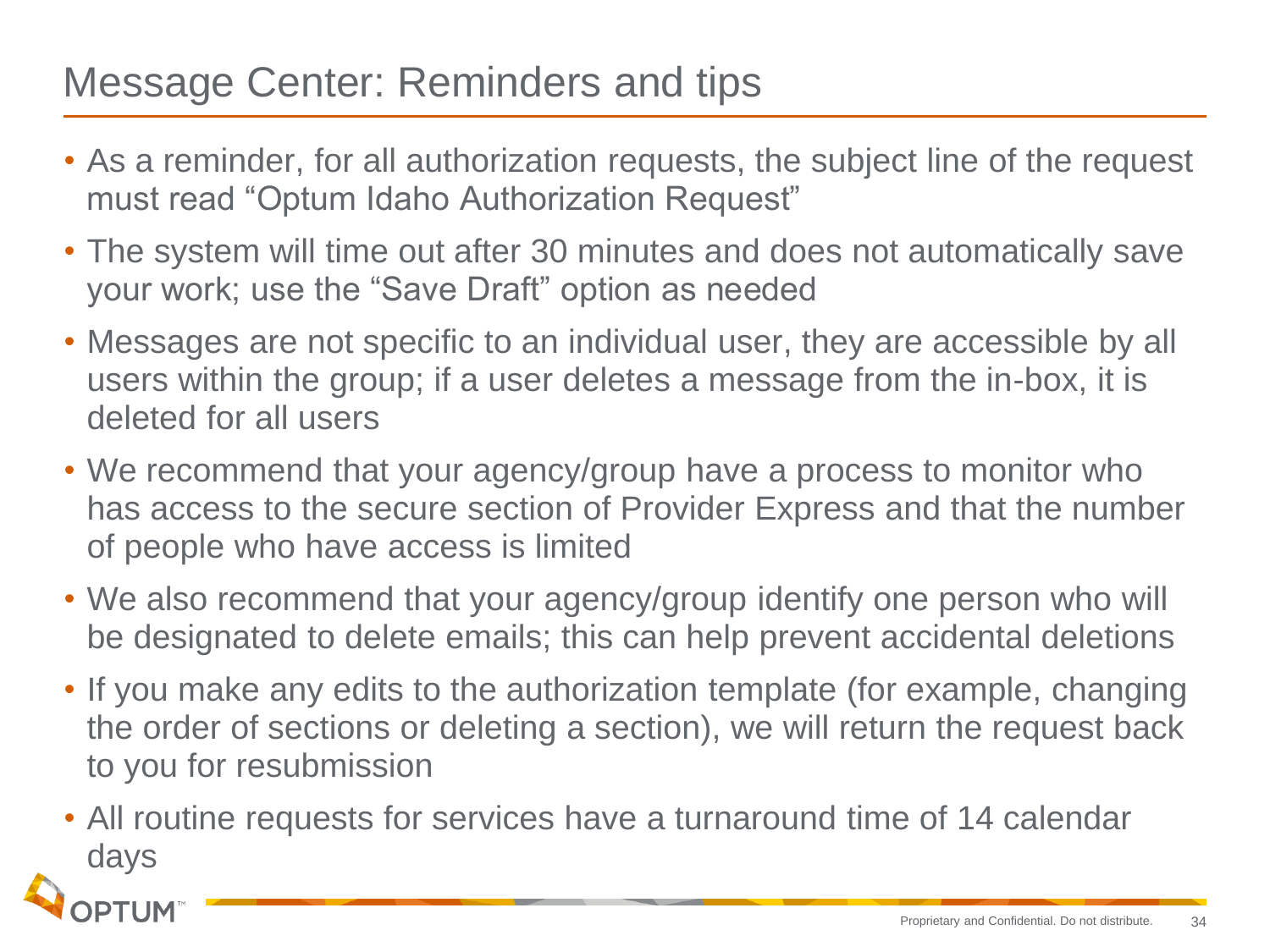- If the clinical information submitted through Provider Express is not sufficient to make a benefit determination based on medical necessity, an Optum Idaho Team Assistant (not a clinician) will contact the provider who submitted the information in order to schedule a clinical review with a Care Advocate
	- We have added additional team assistants to the clinical team to better manage the call back volume; these staff members are not clinicians
- The clinical review will focus on collecting any additional or missing information needed to make a determination based on medical necessity

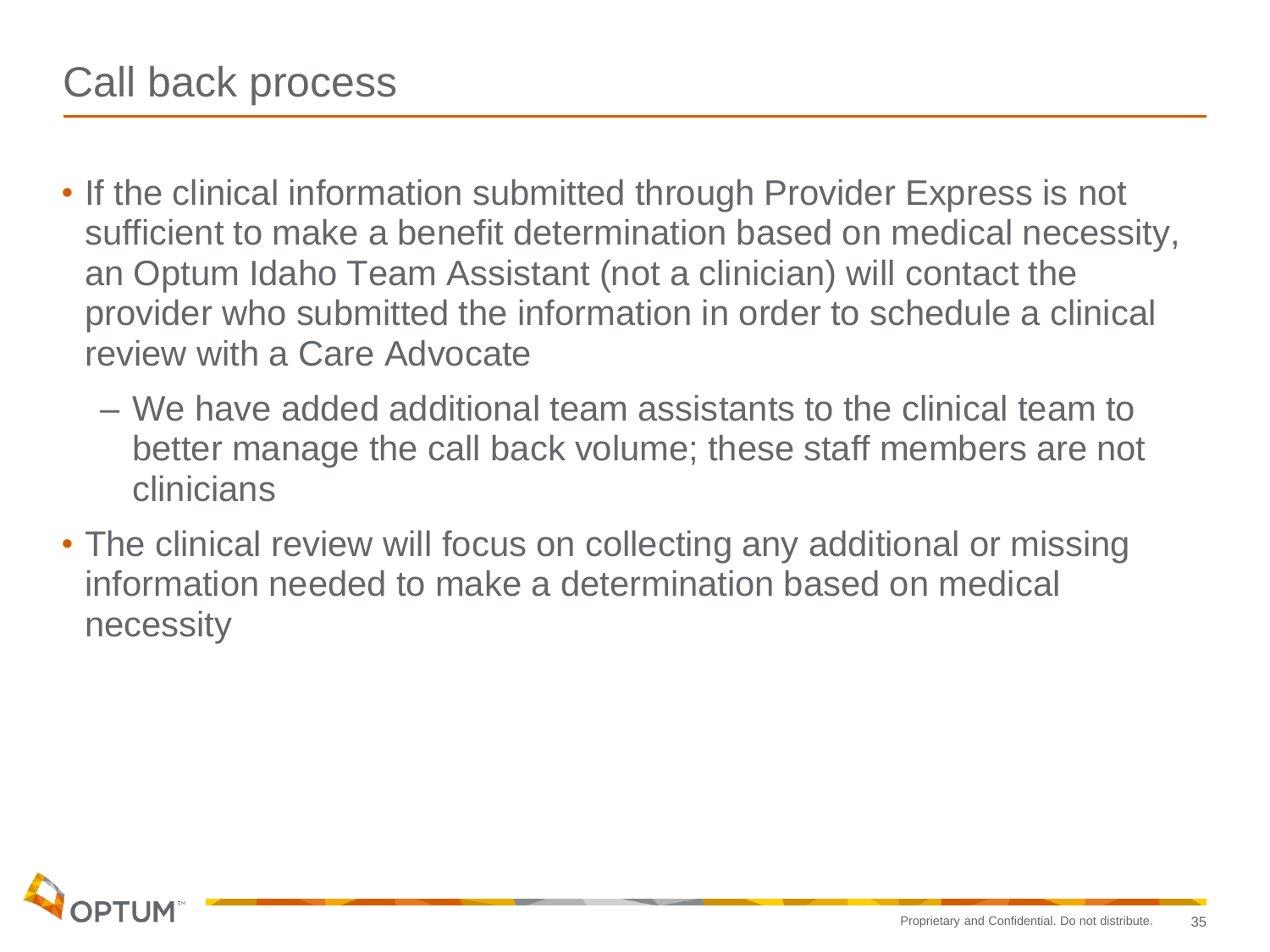### Reminders on the psych testing authorization protocol

- The authorization form to request psych/neuropsych testing is located on [www.optumidaho.com](http://www.optumidaho.com/) on the Provider tab
	- Each of the subsections within the form are relevant to the consideration for testing hours
	- Listing specific tests and sub-components of test batteries is also important to obtain optimum authorization
	- Legibility and accuracy support timely completion of the authorization request
- Requests are faxed to

#### **888-216-4795**

*This is not a direct line to the Optum Idaho office, so no other information should be faxed to this number*

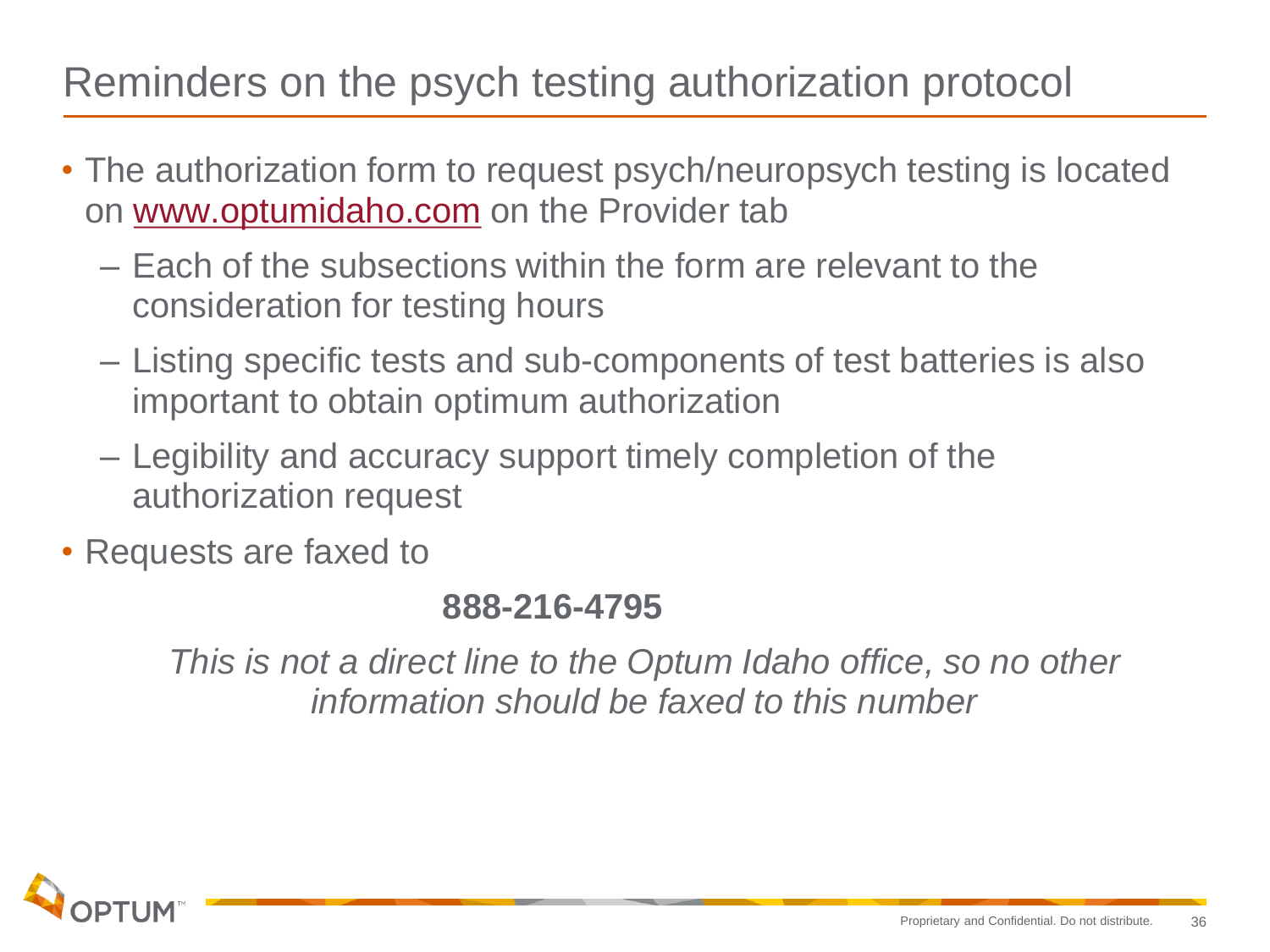## Medical necessity: UM Authorization Template

The utilization management (UM) template request for additional services may be submitted 2-3 weeks prior to the expiration of the existing authorization.

- Outlines review elements
- Page one
	- Provider demographic information
	- Services requested
	- Diagnostic information
	- Current medications/services
	- Coordination with other care providers
	- Other services being received
	- Recent inpatient care or legal history
	- Risk factors
- Pages two, three, and four
	- CBRS
	- Partial Care
	- Case Management

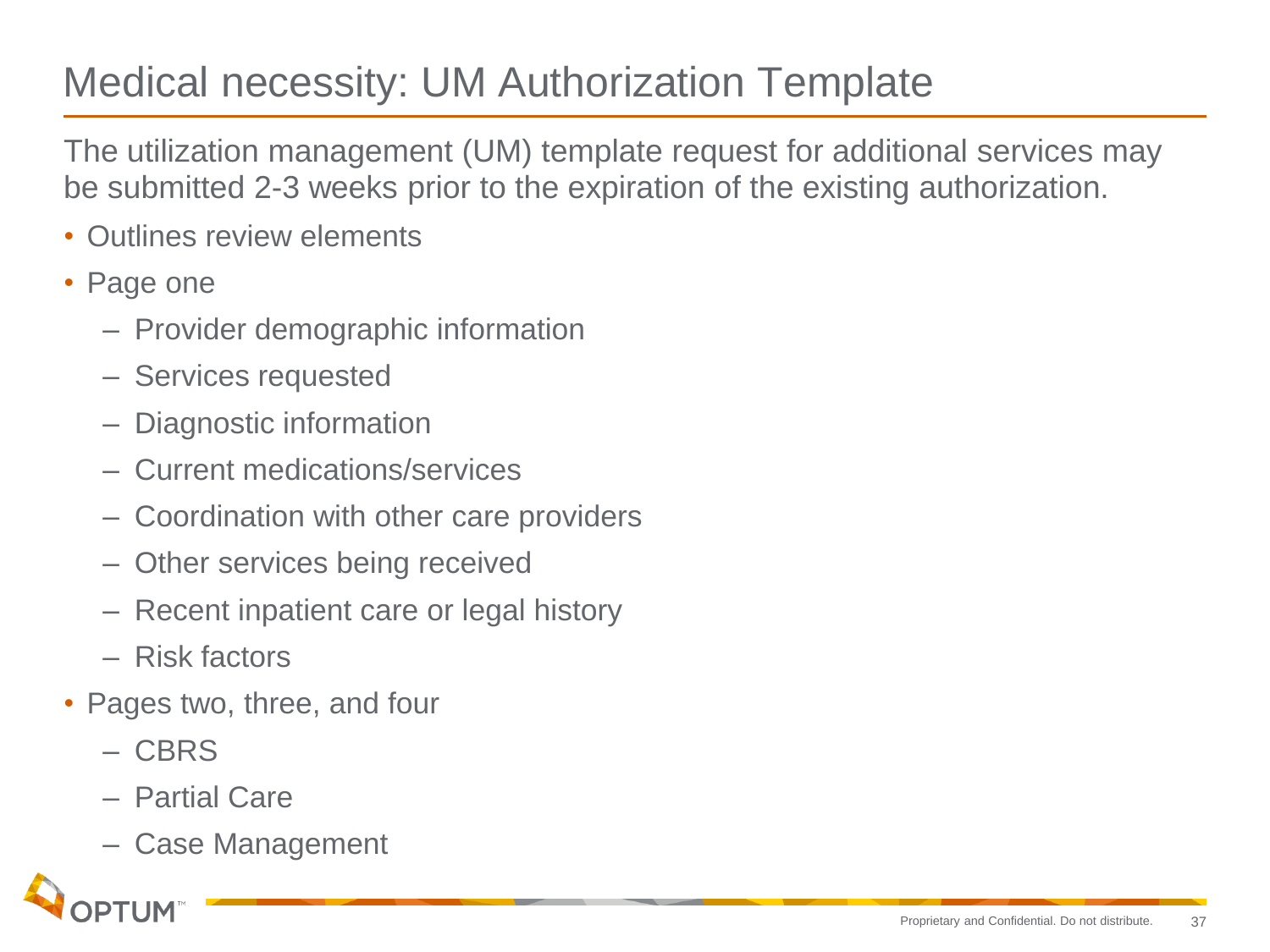#### Medical necessity: UM Authorization Template

| <b>UM Authorization Template</b><br>Provider Agency:                                                                                                                                                                                                                                                                                                                                                                                                                                                                                                                                            | Community Based Rehabilitation Services (CBRS) or Partial Care<br>1. What are the specific/detailed, current behaviors and symptoms (include triggers<br>for current symptoms) and specific functional limitations in the following areas:                                                                                                                                                                                                                                                                                                                                                                                                                                                                                                                                                                                                                                                                                                                                                                                                                |
|-------------------------------------------------------------------------------------------------------------------------------------------------------------------------------------------------------------------------------------------------------------------------------------------------------------------------------------------------------------------------------------------------------------------------------------------------------------------------------------------------------------------------------------------------------------------------------------------------|-----------------------------------------------------------------------------------------------------------------------------------------------------------------------------------------------------------------------------------------------------------------------------------------------------------------------------------------------------------------------------------------------------------------------------------------------------------------------------------------------------------------------------------------------------------------------------------------------------------------------------------------------------------------------------------------------------------------------------------------------------------------------------------------------------------------------------------------------------------------------------------------------------------------------------------------------------------------------------------------------------------------------------------------------------------|
| <b>Staff Contact:</b><br><b>Contact Number:</b><br>Member Name:<br><b>Medicaid Number:</b><br>Service(s) Requested:<br><b>Partial Care</b><br>Case Management<br>CBRS<br>Diagnosis (include 5 digit code)<br>Axis I:<br>Axis II:<br>Axis III:<br>Total PECFAS/CAFAS score:<br><b>Current medications:</b><br>Collaboration of care with primary care physician?<br>Current behavioral health, developmental disabilities, or school-based services:<br>Other service providers:<br>Recent psychiatric or substance abuse hospitalizations in the past year (reason for<br>admission and dates): | a. Family/Home<br>b. Vocation/Education<br>c. Legal<br>d. Social/ Community<br>e. Resource access: physical location; housing, finance, medical services,<br>etc.<br>2. If participant has been in CBRS services previously, what was the frequency and<br>duration Member received this service:<br>3. What improvements/setbacks has Member experienced:<br>4. For children, describe the parental involvement:<br>5. What less restrictive/invasive treatment has been tried and what was the<br>outcome:<br>6. Current treatment goals for each identified functional limitation being addressed:<br>7. What skills and knowledge are needed for Member to achieve rehabilitation<br>goals:<br>8. What is Member's motivation to engage in treatment: (action oriented; contemplative,<br>etc.<br>9. What is the Member's capacity to engage in services: age specific (demonstrated<br>cognitive capacity to benefit from the services):<br>10. What is the anticipated outcome of intervention at the next review and how will this be<br>measured: |
| Current legal history (details):<br>Are suicidal or homicidal ideations/actions a factor? What is the specific risk and what is<br>the specific safety plan:<br><b>Version Date 5/29/2014</b><br>1                                                                                                                                                                                                                                                                                                                                                                                              | <b>Version Date 5/29/2014</b><br>2                                                                                                                                                                                                                                                                                                                                                                                                                                                                                                                                                                                                                                                                                                                                                                                                                                                                                                                                                                                                                        |

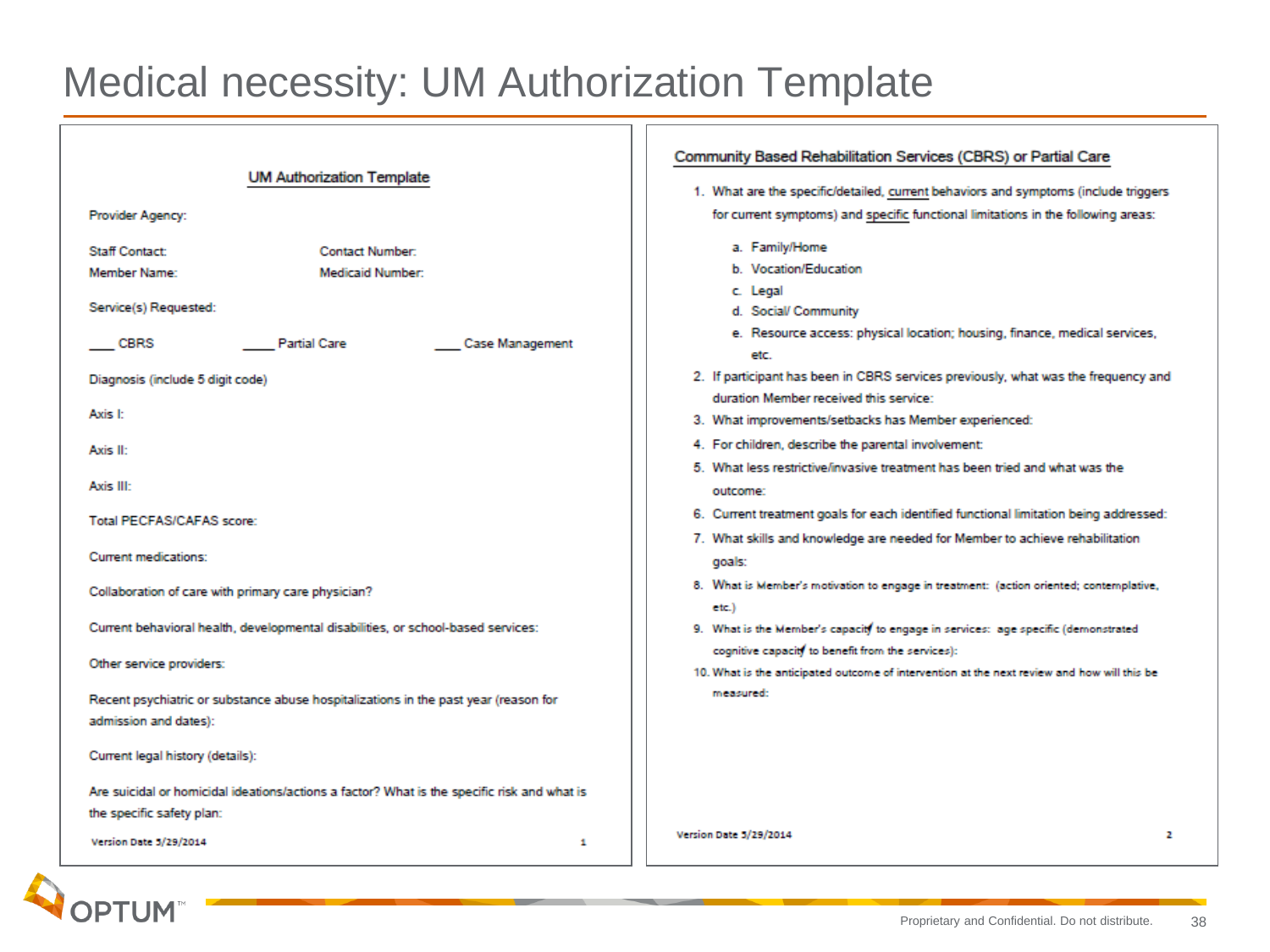#### Medical necessity: UM Authorization Template

#### Community Based Rehabilitation Services (CBRS):

In an effort to expedite needed care, we will authorize 154 units of CBRS for a 90 day period if the clinical information that you have provided meets medical necessity for this member. You have the right to decline this authorization and request a call back from an Optum Care Advocate to discuss the case. This discussion will review medical necessity and your recommended treatment options.

I agree to accept the authorization of 154 units of CBRS for a 90 day period: yes or no

I would like a call back from an Optum Care Advocate to have a discussion regarding what treatment options are best for the member: yes or no

#### Partial Care (Adults only):

In an effort to expedite needed care, we will authorize 480 units of Partial Care for a 90 day period if the clinical information that you have provided meets medical necessity for this member. You have the right to decline this authorization and request a call back from an Optum Care Advocate to discuss the case. This discussion will review medical necessity and your recommended treatment options.

I agree to accept the authorization of 480 units of Partial Care for a 90 day period: ves or no

I would like a call back from an Optum Care Advocate to have a discussion regarding what treatment options are best for the member: yes or no

#### Case Management:

- 1. Which specific social, behavioral, or medical services does the Member need assistance to link with:
- 2. How often will each linkage occur, and how much time will it take to make these linkages:

**Version Date 5/29/2014** 

з

- 3. What is the evidence that the Member, the Member's family, or natural supports cannot make these linkages:
- 4. If the request is for a child, list the specifics on why a parent/quardian is unable to assist the Member with accessing community based services, utilizing behavioral health or medical care:
- 5. Will the Case Management service(s) duplicate any other state or federally funded services?

#### Case Management (CM):

In an effort to expedite needed care, we will authorize: 48 units of Case Management for a 90 day period if the clinical information that you have provided meets medical necessity for this member. You have the right to decline this authorization and request a call back from an Optum Care Advocate to discuss the case. This discussion will review medical necessity and your recommended treatment options.

I agree to accept the authorization of 48 units of CM for a 90 day period: yes or no

I would like a call back from an Optum Care Advocate to have a discussion regarding what treatment options are best for the member: ves or no

#### All cases are subject to a clinical review.

Should you feel more services are necessary at the close of this authorization please feel free to contact us for further discussion about this member's needs.

Version Date 3/29/2014



А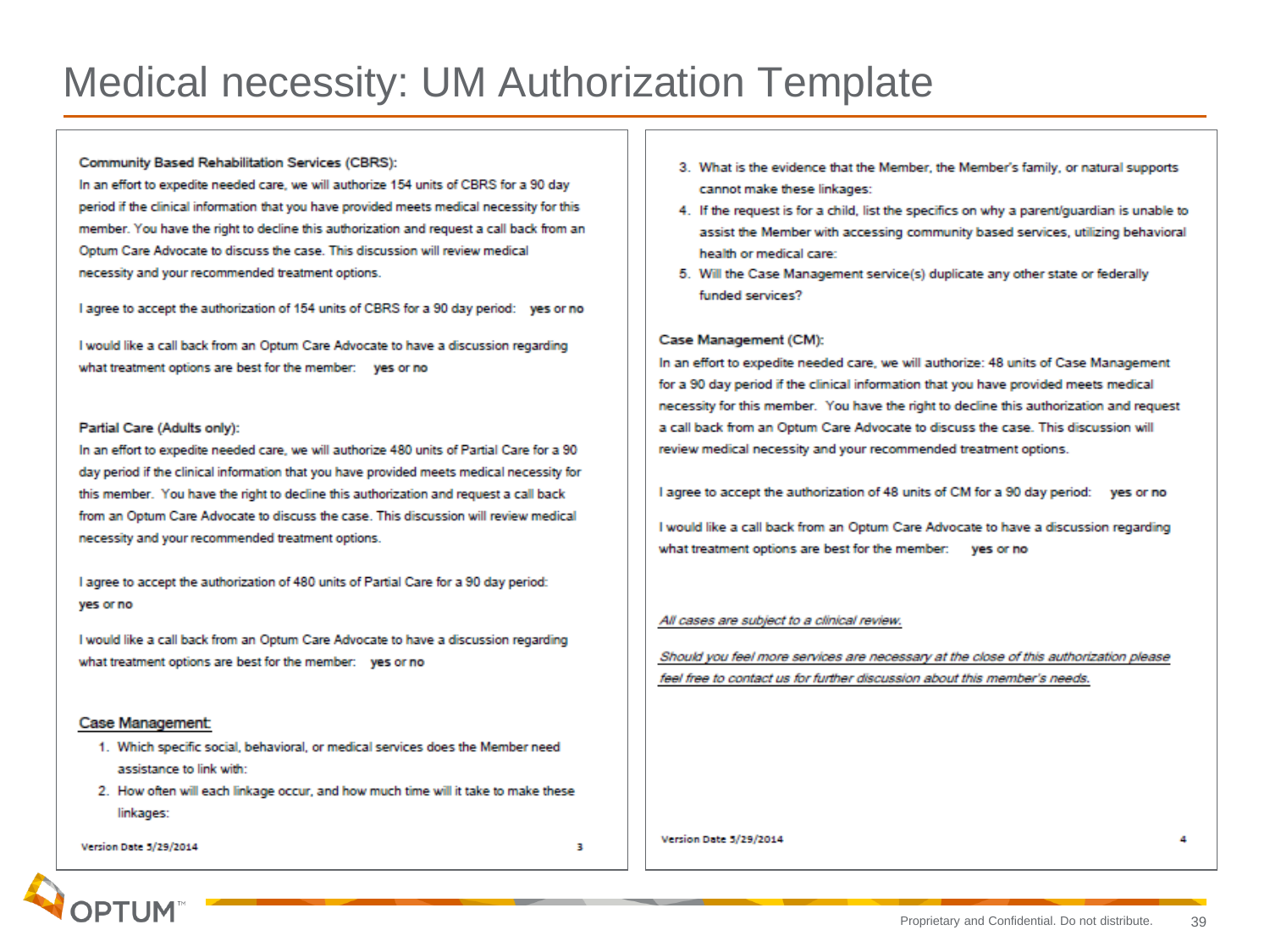#### Key components of medical necessity

- The documentation in the treatment record includes the onset, duration, and frequency of the symptoms the member is experiencing
- The documentation in the treatment record identifies functional deficits the member is experiencing
- The documentation in the treatment record indicates how the services that are rendered will address the functional deficits
- The documentation in the treatment record indicates that a lack of treatment could result in increased impairment for the member
- The documentation in the treatment record indicates that the services the member needs cannot be effectively rendered at a lower level of care (example, a PCP office)
- The documentation in the treatment record indicates that not receiving the treatment could result in decompensation and a need for treatment at a high level of care (example, inpatient)

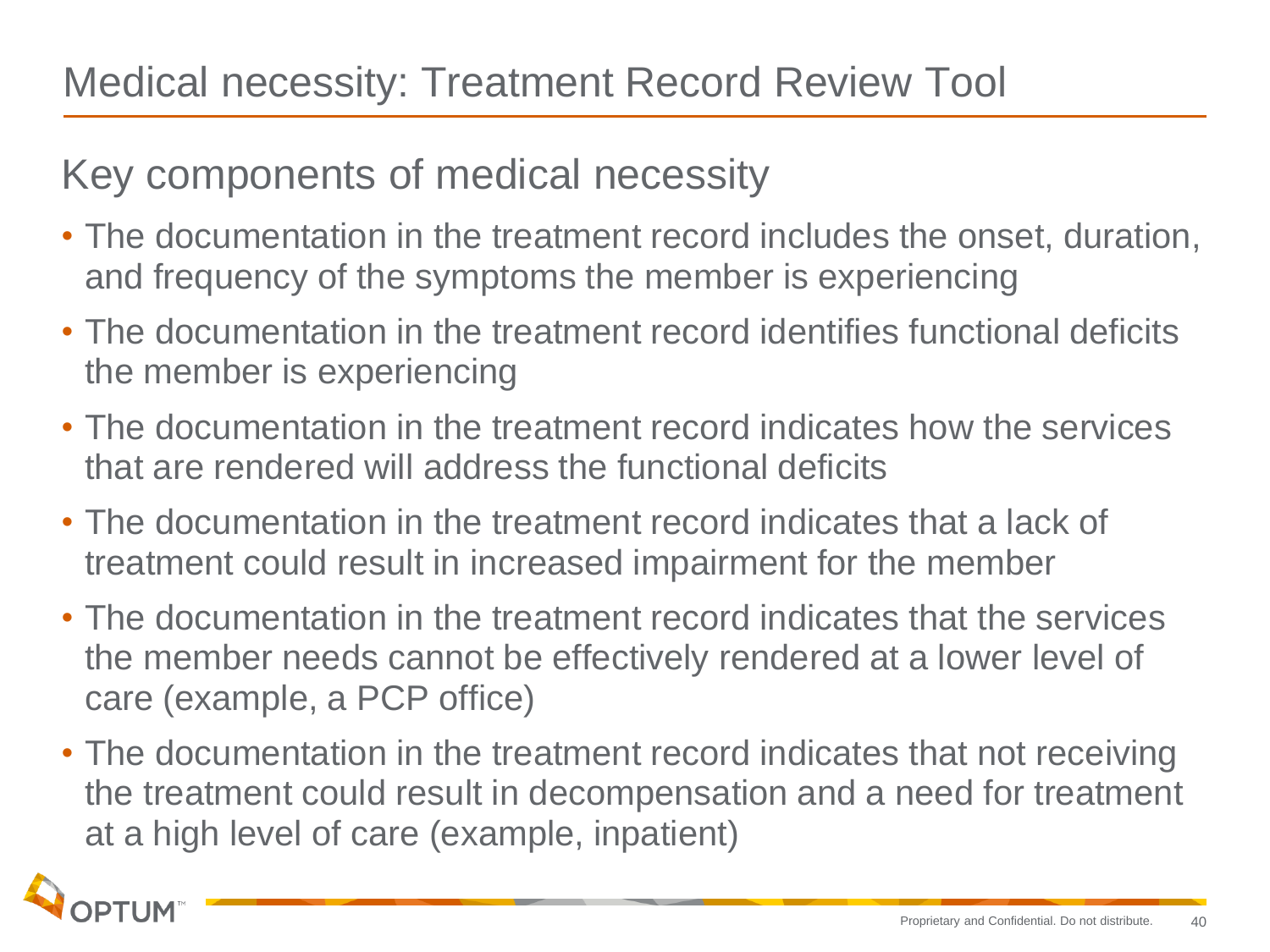- Optum expects all providers to obtain the member's consent to coordinate care and exchange treatment information with other treating providers and professionals involved in the member's care including, but not limited to
	- Primary care physicians and other medical professionals
	- Other treating behavioral health clinicians
	- Probation/parole officers
- If a member refuses to allow coordination of care to occur, this refusal (and the reason the member provides for the refusal) should be clearly documented
	- Providers should offer education to the member about why coordination of care is important
- Coordination of care should occur at the time of intake, during treatment, at the time of discharge, between levels of care, and at any other time that is appropriate

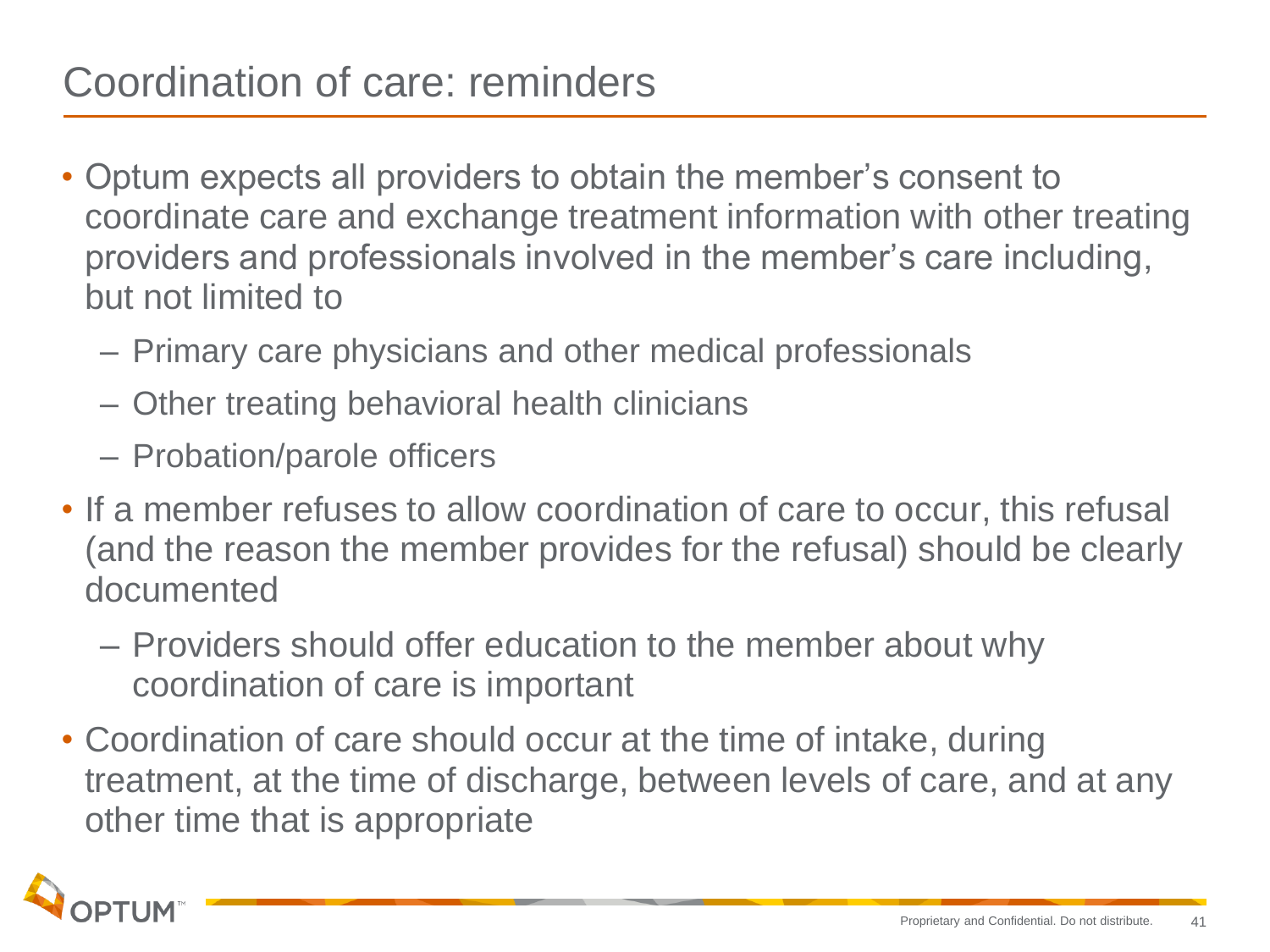### Coordination of care: reminders

Coordination of care improves the quality of care for members in several ways:

- Allows for the creation of a comprehensive care plan
- Allows the PCP to know that the member followed through on a behavioral health referral
- Helps to minimize potential adverse medication interactions
- Allows for better management of members with co-existing behavioral and medical disorders
- Helps promote safe and effective transition from one level of care to another
- Helps to reduce the risk of relapse

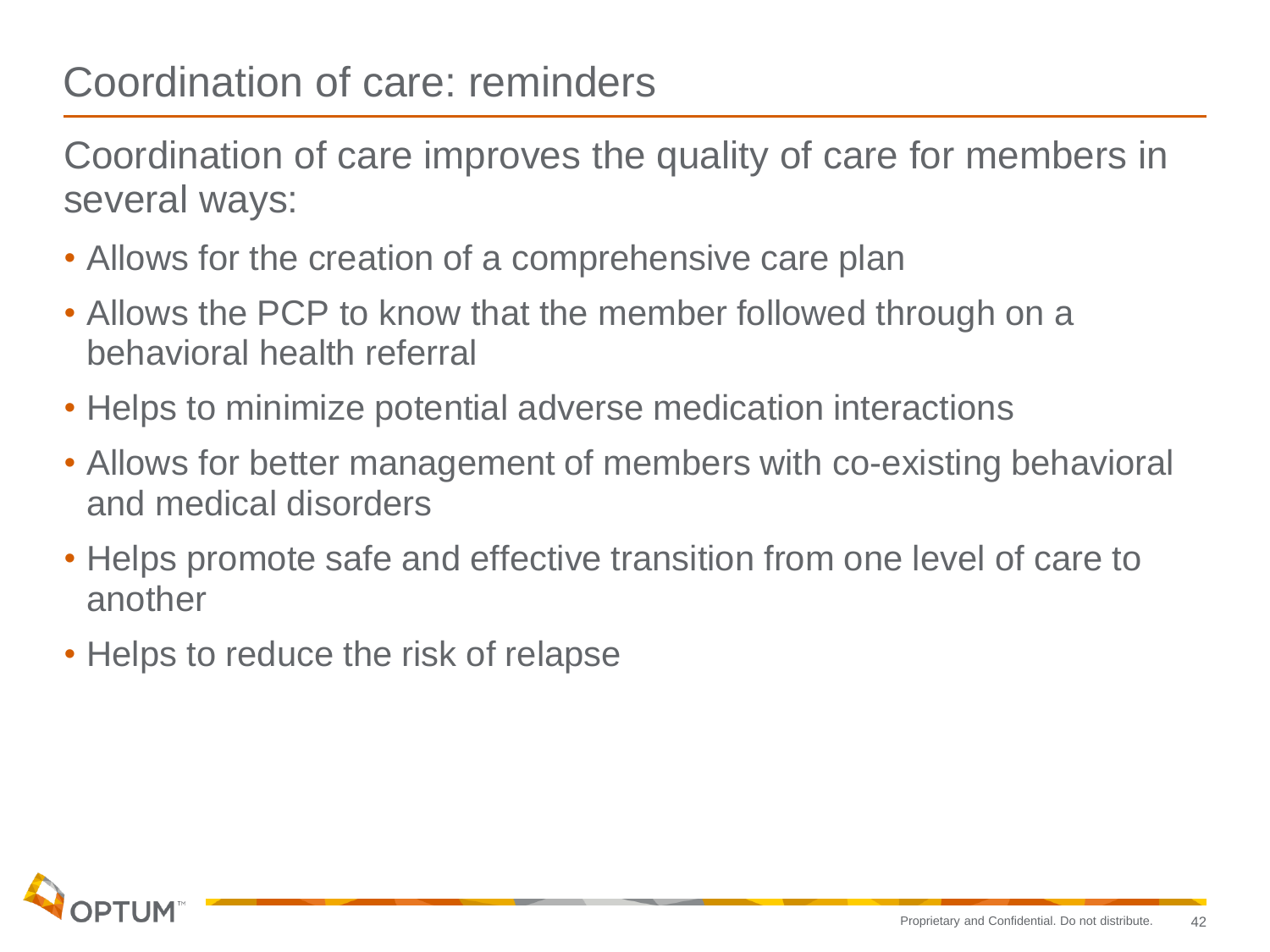#### Coordination of care: reminders

The Treatment Record Review Form includes questions that relate to coordination of care:

- Evidence/documentation that coordination of care was completed
- Evidence/documentation that the member refused to allow coordination of care

Coordination of care may be documented in a variety of ways including, but not limited to:

- Documentation of case staffings between providers
- A copy of a fax or email confirmation indicating what information was shared with the other provider
- A progress note summarizing the content of a phone call with another provider

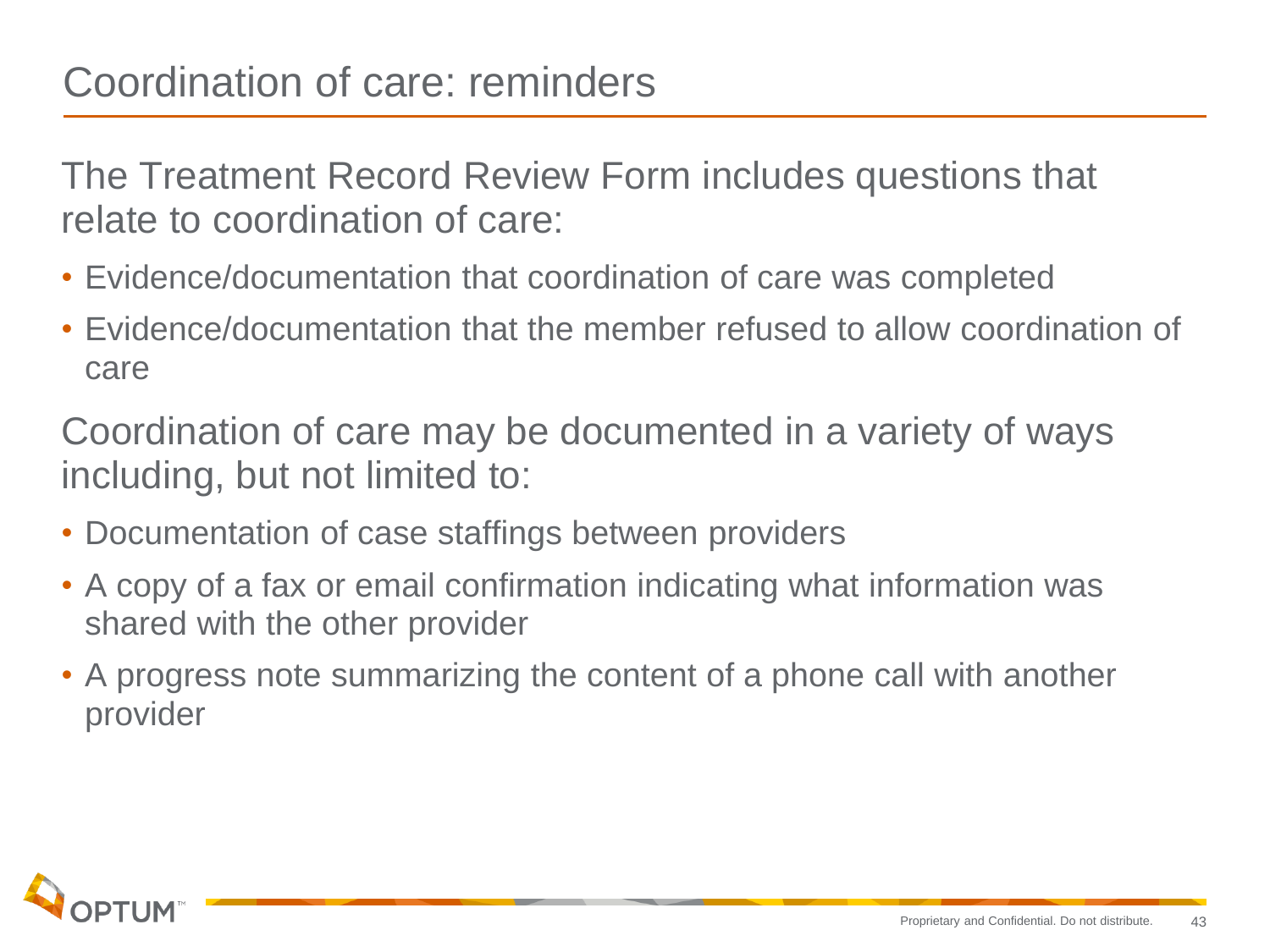We believe that by relying on lessons learned and provider feedback to improve the clinical model we can work together to create a system that works better for everyone including providers and the individuals and families we jointly serve.

Together we can offer the right care, at the right time and at the right place.